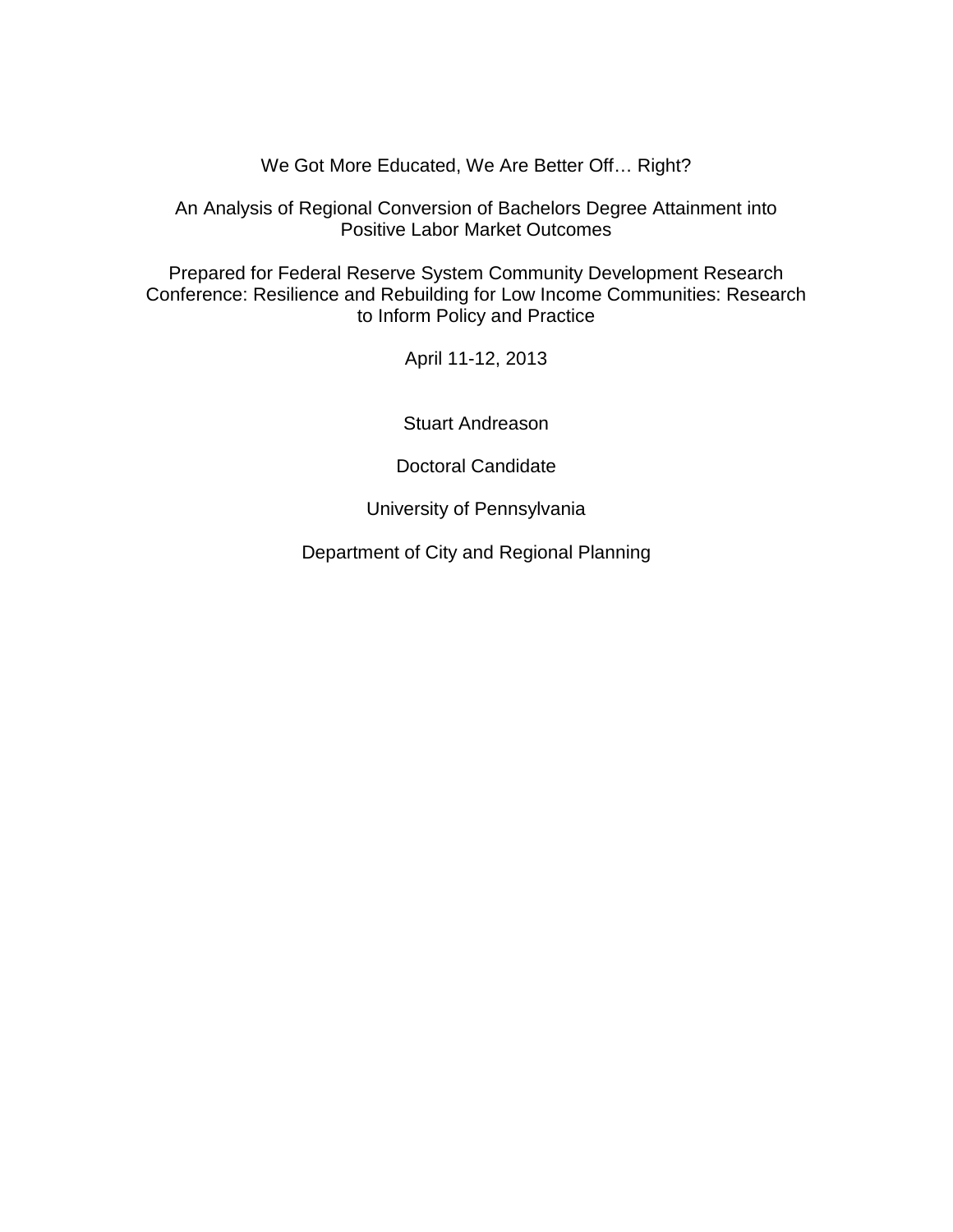#### **Introduction**

 (Lucas 1988). Technological advances are closely related to every significant (Romer 1990). These advances include developing new agriculture practices, telephone and computer (Warsh 2006). While major jumps in human capital and technology eventually diffuse (often quickly) across the globe, economies that capacity. There are no perfect measures of human capital, but educational attainment has become the de facto modern proxy for human capital. Human capital and knowledge are the greatest drivers of economic development in history. New ideas, new ways of doing or making things, and new technology are the direct result of increases in human cognitive capacity increase in economic well being and quality of life that the world has known the advent of electricity, and the invention of modern communications like the have higher human capacity tend to out perform places with lower human

 governments through increased taxes and lower service demands. As noted above educated residents are also likely to be better participants in civic life. Educational attainment and new knowledge lead to new discoveries and new ideas, but more education also helps prepare individuals for the new global economy and it helps them lead healthier lives. Higher educational attainment is related to higher levels of voter participation, employment, wages and health insurance coverage. It is also associated with lower levels of incarceration, obesity, and smoking (McKinsey and Company Social Sector Office 2009). These are individual benefits that ultimately return to local, state, and national Proponents of human capital focused economic development suggest that the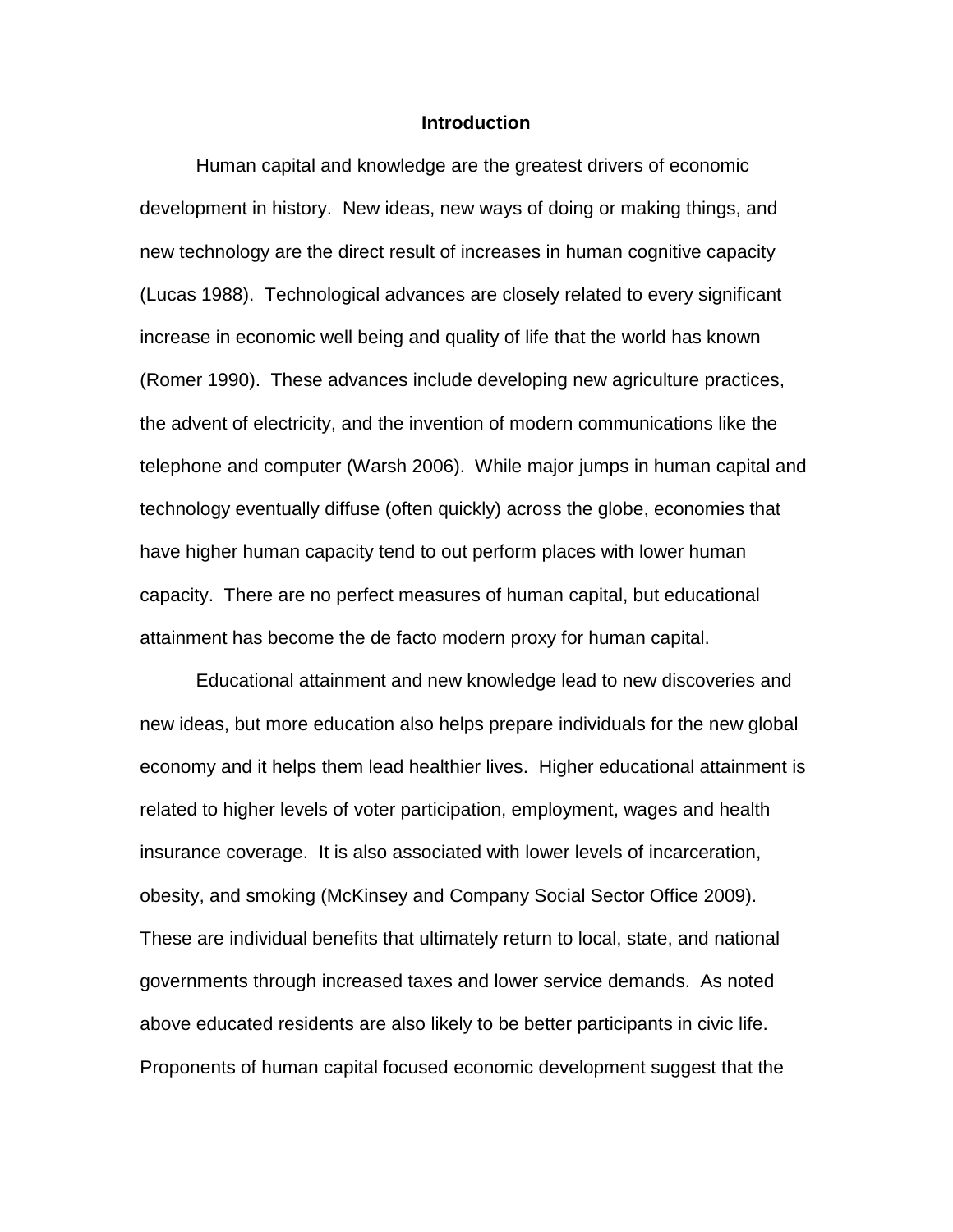benefits of educational attainment are longer lasting and passed down between generations (Mathur 1999).

 Educational attainment is very important for an individual's life outcomes as well. In an assessment of educational attainment and labor demand, Goldin and Katz (2008) found that much of the increasing disparity in incomes between smaller, in the future (Acemoglu 1998). Education is increasingly becoming the easiest option for families and individuals who want to improve their quality of life. the rich and poor could be attributed to increasing preferences for workers who could use technology quickly and were adaptive. This disparity has been called skills biased technological change and is projected to get larger, rather than

 economies. The need for educated workers at the national and regional level is restructuring more easily. Educational attainment also matters to the national economy and regional also related to skills biased technological change. Recent research has shown that regional economies with higher levels of educational attainment are more adaptive and likely to grow (Glaeser 2005). Glaeser and Saiz (2003) show that cities with an educated population are more adaptive and grow at faster rates than their lower-skilled competitors. Much of this difference at the regional level is associated with being able to shrug off economic shocks and major economic

 a bachelor's degree. Beyond that, another 40 percent of jobs will require post secondary training similar to an associate's degree. In total, 75 percent of New and growing knowledge businesses demand educated workers as well. Projections estimate that 35 percent of jobs in the U.S. will require at least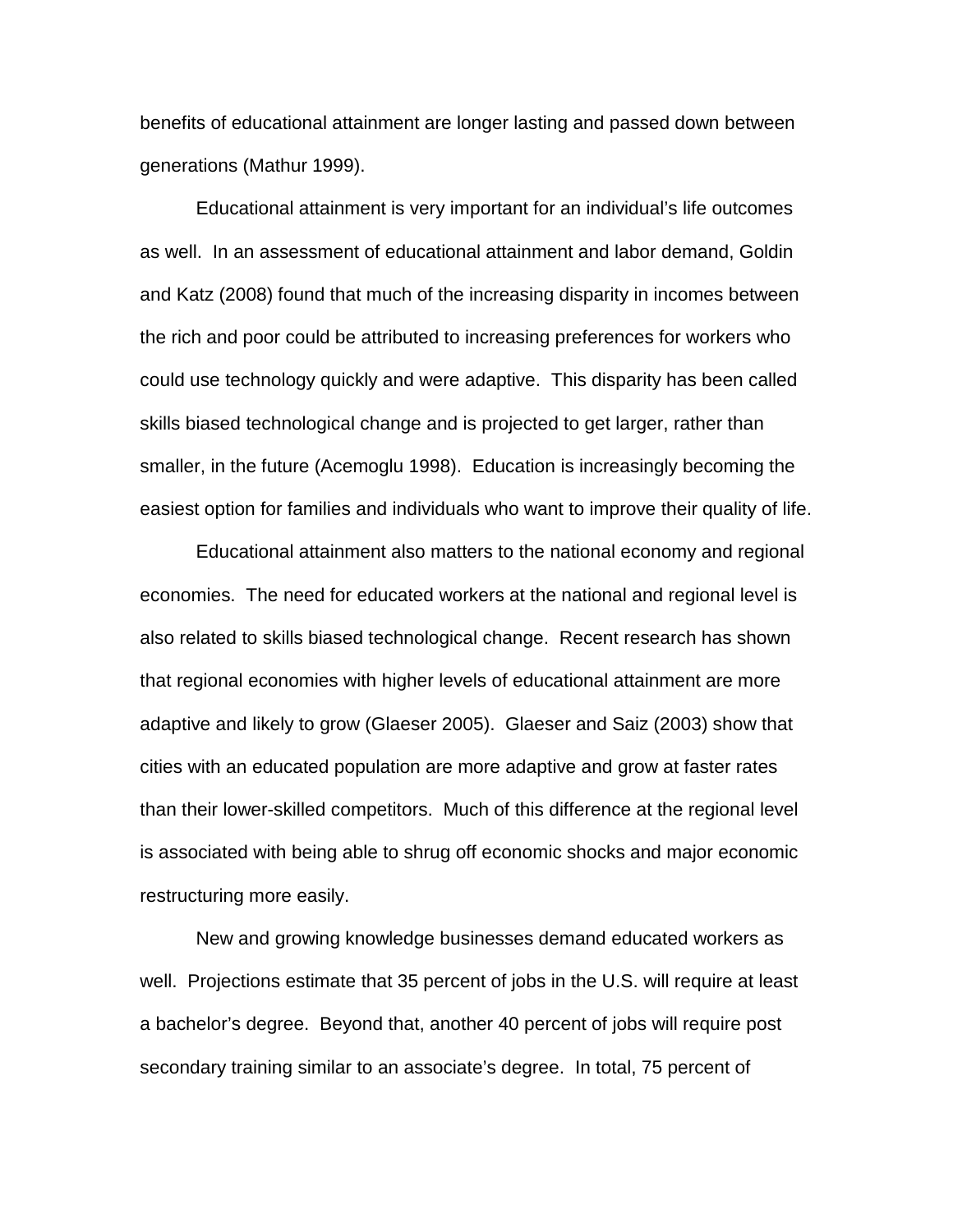workers are expected to have training beyond high school. The few jobs that little opportunity for advancement or benefits (Symonds, Schwartz, and Ferguson remain for those with a high school diploma or less will be low wage jobs with 2011).

 Politicians have gotten the message. President Obama has called going educational attainment. Demographic analysis shows that roughly 45 percent of earners above the median household income in 2005 held a college degree. be employed for much of their life. Education matters for individuals and families, to college and earning a degree the surest path to the middle class (Obama 2010). Research supports policies that expand and increase levels of Seventy percent of the top ten percent of income earners in 2005 holds at least a bachelors degree. Thirty-five percent of the top ten percent of income earners has a graduate degree (McKinsey and Company Social Sector Office 2009). Studies on longitudinal data show Carniero and Heckman (2001) show that children who are born to highly educated parents are more likely to succeed and the national economic position, and it is closely associated with stronger regions.

Given the documented benefits associated with increased BA attainment, local and state governments have engaged in promoting, attracting and retaining well educated workers (Cortright 2005; Markusen and Shrock 2008). They tend to center these efforts on making a locality or region a better place to live aiming to build an economically competitive workforce. For example, CEOs for Cities is currently sponsoring a competition among cities, "The Talent Dividend Prize," recognizing a city that is able to increase post secondary degree attainment (with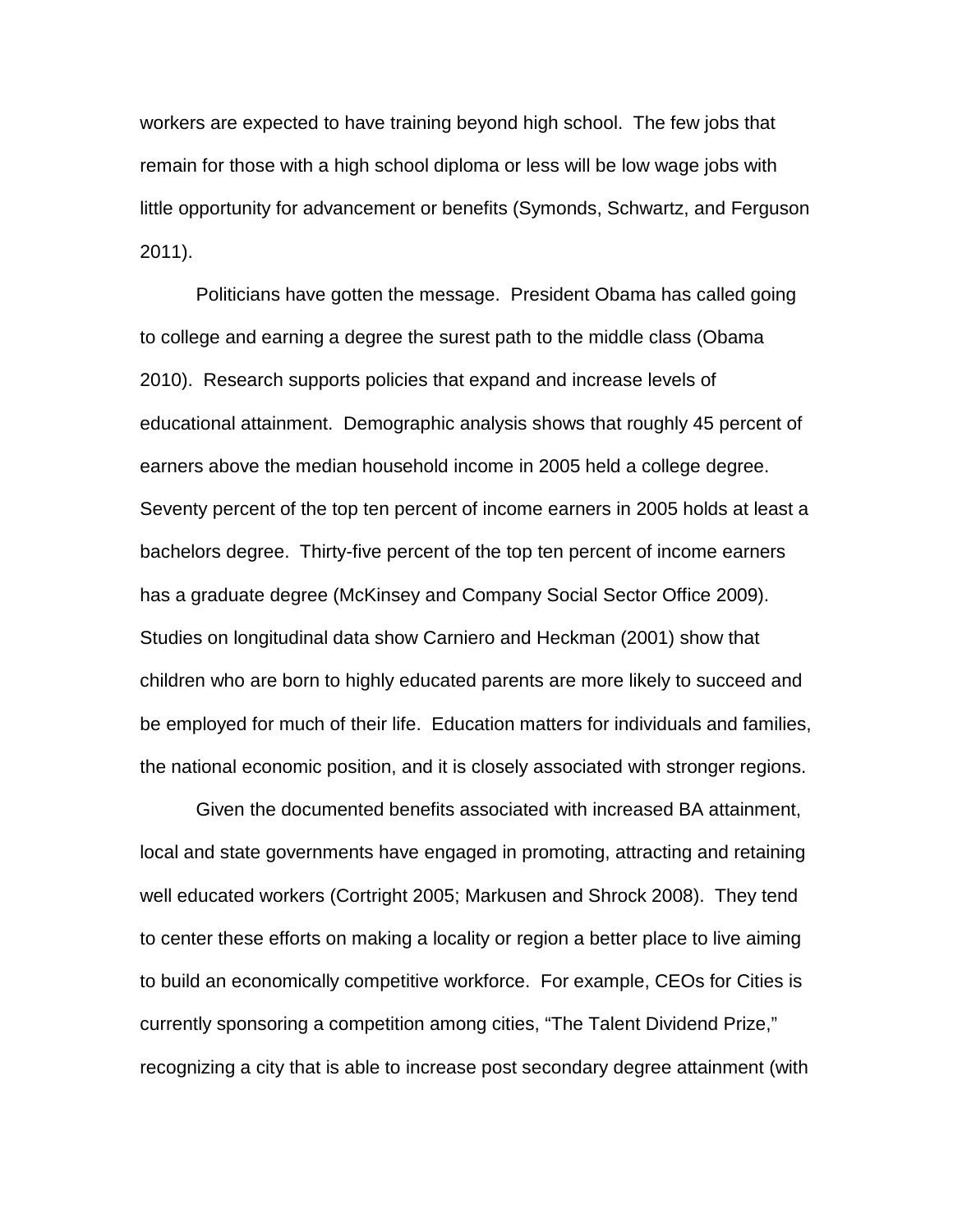an emphasis on BA degrees) with a \$1 million award to promote their success and programs. To date, 57 cities have registered for the competition, which concludes in 2014. As cities have focused on becoming attractive places for young and talented workers, they employ a variety of redevelopment and land management tools. For example, cities often justify downtown redevelopment, business improvement districts, attractive urban middle-income housing, and even cash payments for student loan debt to new, well-educated residents on these grounds (Chen 2012).

 Moretti (2012) suggests that when a regional labor force possesses higher levels bottom of the labor market (those without a BA or working in low-wage jobs) command higher wages. The argument holds that it is better to be a retail clerk educated workers is a boon to the entire regional economy. Decision-makers base their knowledge-based economic development policies on the idea that such approaches will have spillover benefits across the labor market. In an in depth analysis of labor markets across the United States, of degree attainment and numerous creative and high-technology workers, the in Silicon Valley than the Philadelphia metro area and that the attraction of

 with new targets (Wolf-Powers 2005; Giloth and Meier 2012). Proponents of this While the current state of research seems to show strong correlations between educational attainment and economic outcomes at points in time, a growing counter- argument suggests that talent attraction and retention may be largely inefficient, a kind of traditional economic development "buffalo hunting" argument assert that current research provides little or no exploration about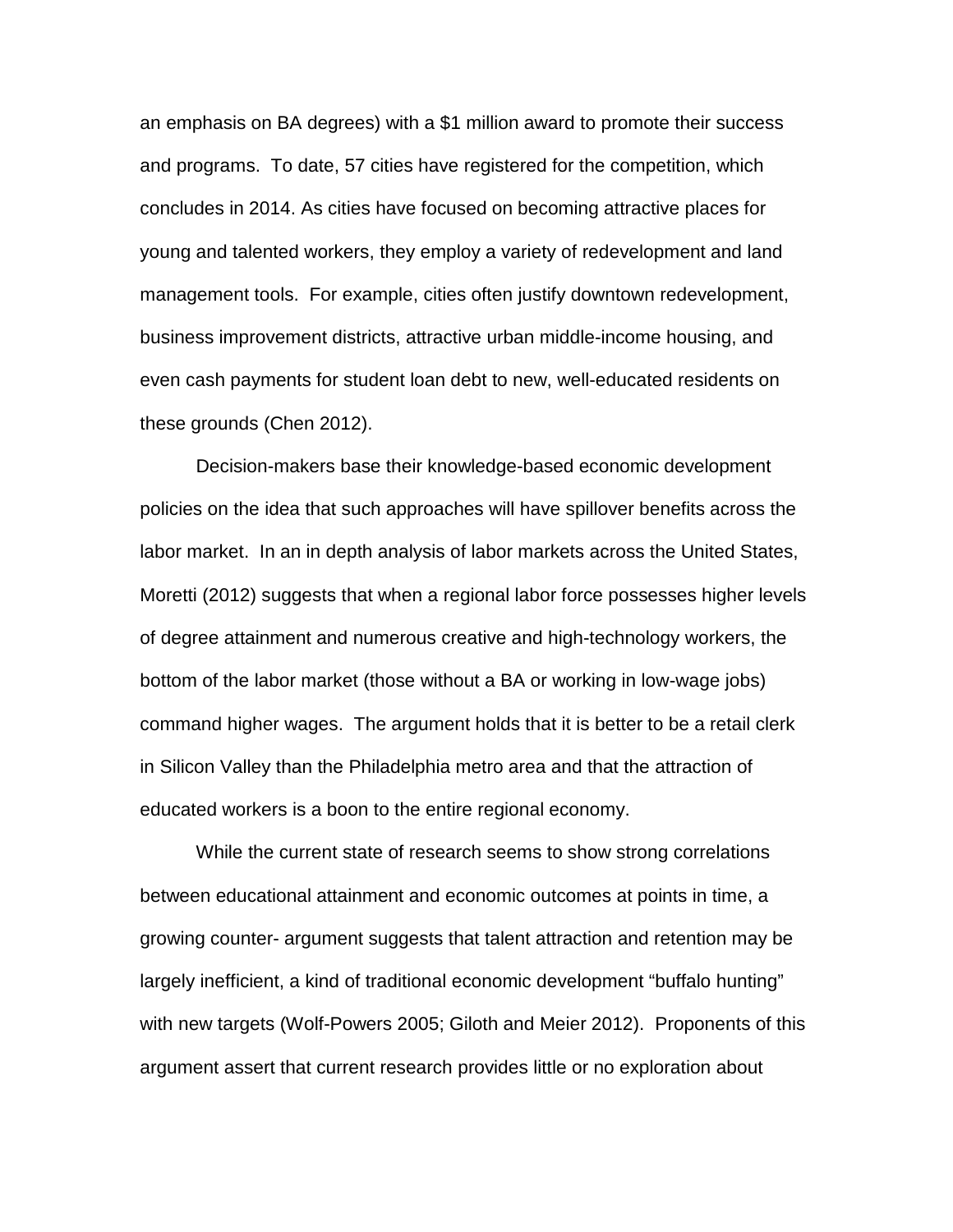*how* increasing BA attainment in a place changes labor market outcomes for that place's residents.

 a bachelor's degree or higher degree. By 2010, 28.2 percent of the working growth in BA attainment was not evenly shared geographically. While 273 of 283 growth rate (Andreason, 2012). In an effort to address this question I have documented an important but overlooked 20<sup>th</sup>-21<sup>st</sup> century trend, the significant increase in bachelors degree attainment in the United States. In 1990, just 20.3 percent of adult workers held population held those credentials (Andreason, 2012). Given changes in the global economy, the nearly 40 percent expansion in national BA attainment must be seen as the beginning of a successful transition to the new economy. But MSAs increased the proportion of their adult holding a BA or higher between 1990 and 2010, the attainment growth in only 78 MSAs outpaced the national

 These 78 leading regions in BA attainment growth show widely varying labor market outcomes. This paper assesses labor market outcomes for the 78 regions between 1990 and 2010. A better understanding of their success and failure can help identify the role that a number of demographic and economic factors play in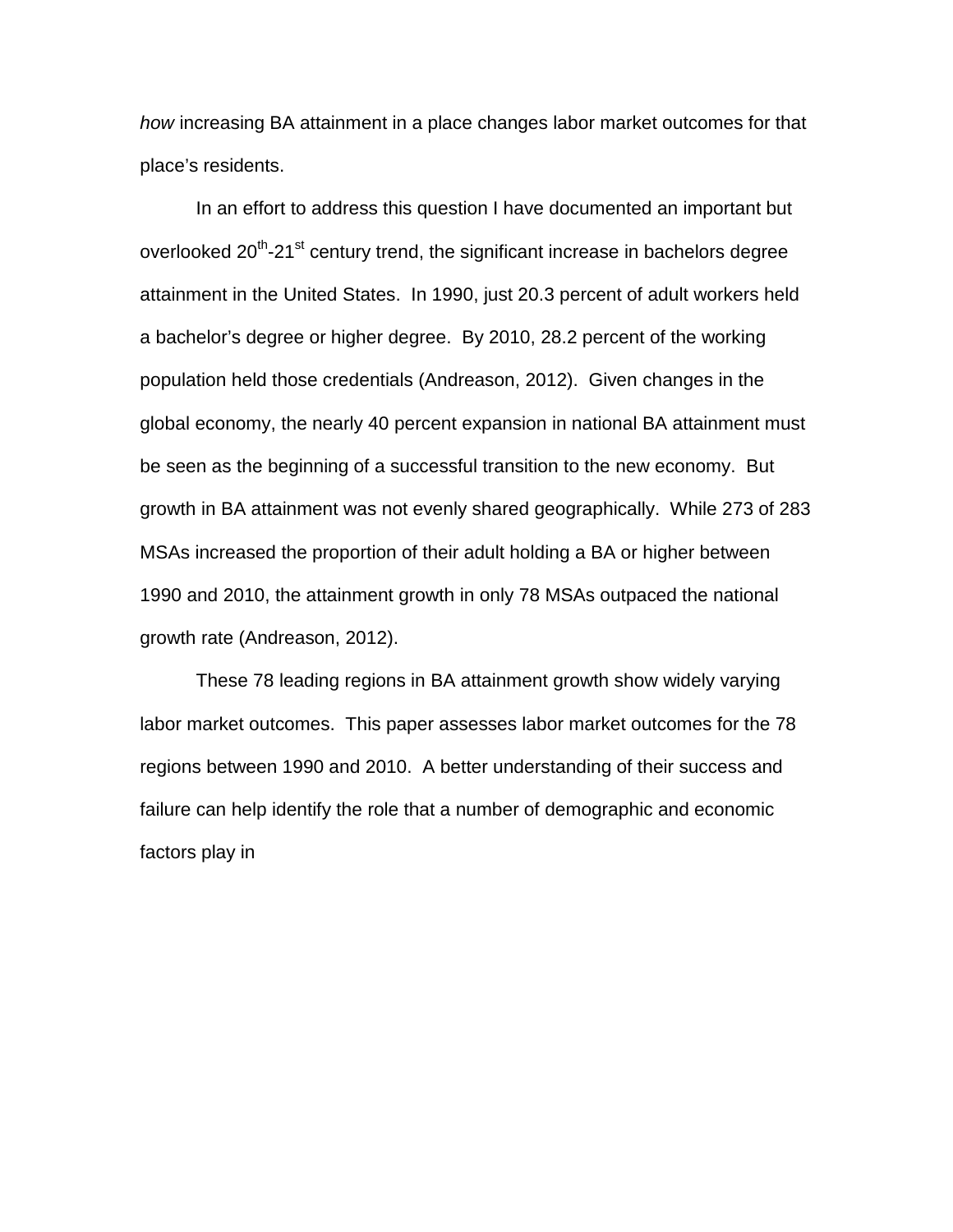#### **BA Attainment In America, An Overlooked Success – In Some Regions**

 seems like a global trend(Kolb 2011; Loveless 2011). In 2009, President Obama Norway. Recent reports, of which OECD's *Education at a Glance* is one of the most prominent*,* have identified the U.S. as losing position in producing BA holding workers. National leadership and educational pundits are concerned with what set the bold initiative of returning America to the top of the world in the percent of its adult population with a BA degree. Historically, the United States has had the largest proportion of BA holding adults in the world but in recent years has been eclipsed by nations including Korea, Japan, Canada, Russia, Ireland, and

 secondary educational system unlike anywhere else. It produces significant numbers of adults with degrees in higher education. Despite recent concerns about the nation's international ranking in OECD's *Education at a Glance,* the country has been incredibly successful at improving its BA attainment in the last forty years. America has a post-

college degree.<sup>1</sup> By 2010, nearly one in three held a degree. The near tripling of the equation. Between 1970 and 2010, the nation's adult population (those 25 years and older) grew by almost 95 million people. During the same period the In 1970, only about one in ten people had earned the equivalent of a the BA attainment rate is even more impressive when population growth enters

 individuals had actually earned instead of years completed. Prior to 1990, completing Census data. This analysis uses the same proxy.  $\overline{1}$  $1$  The U.S. Census tracked educational attainment by years of schooling completed, rather than degrees earned until 1990. Starting in 1990, the Census Bureau changed questions about educational attainment to focus on the degree or credentials that four years of college is the closest proxy to earning a BA that is available from the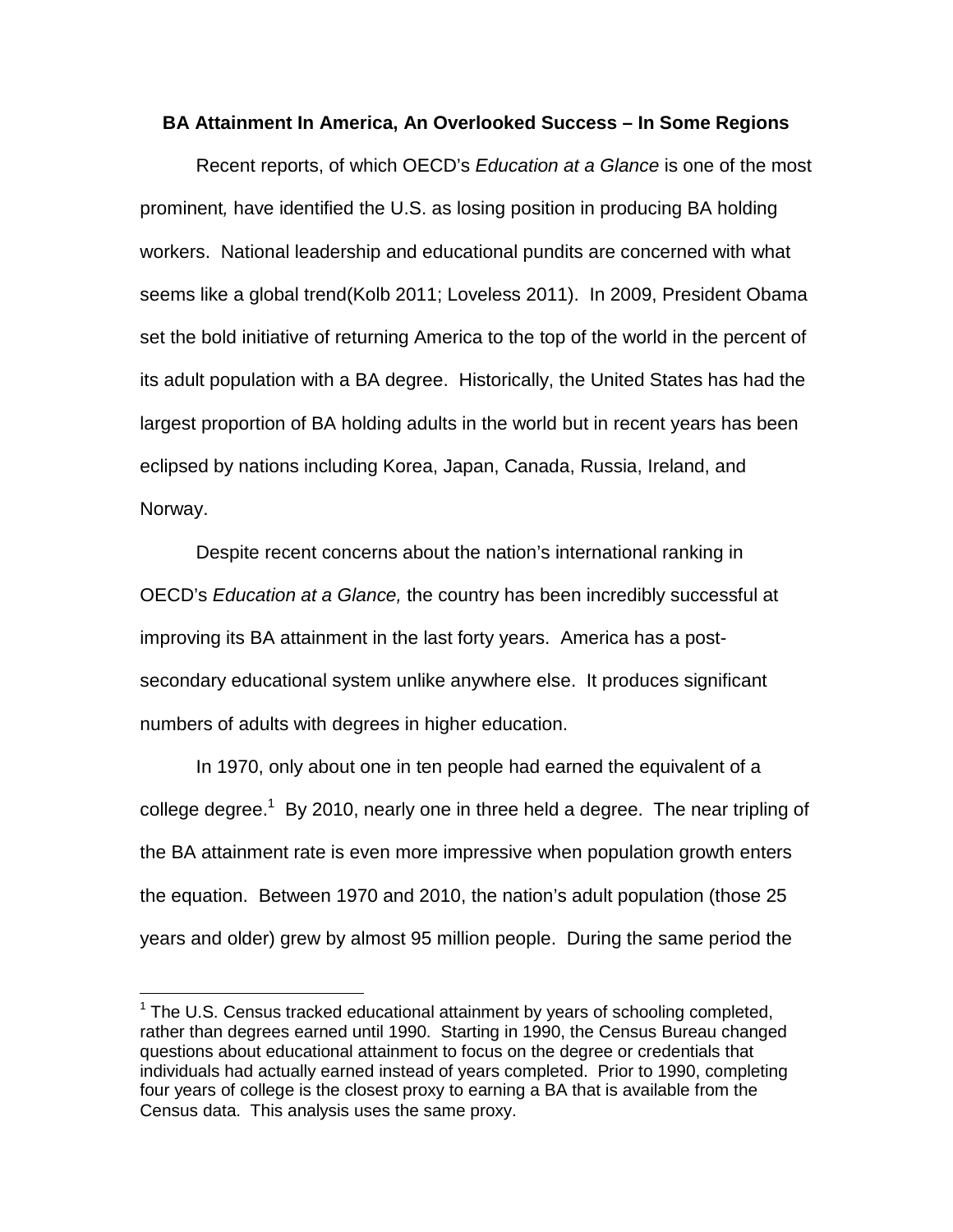nation added nearly 47 million adults who held a bachelors degree. One of every two new adults in America between 1970 and 2010 held a bachelors degree. Figure 1 shows the growth in the BA holding and non-BA holding workers between 1970 and 2010.





 in percent of the population with a BA degree is impressive. The rate of growth along with the change in the rate of the BA holders among that group. The in the percent of their workforce that holds a BA degree, but none have the and 2010, the United States added more BA holding workers to its labor force Given the widespread population growth from 1970 to 2010, the increase in the BA holding population was significantly faster over the period than that of the entire population. Figure 2 shows the growth of the population in the U.S. United States may have fallen behind countries like Canada, Korea, and Norway population growth or base of workers that the United States does. Between 1970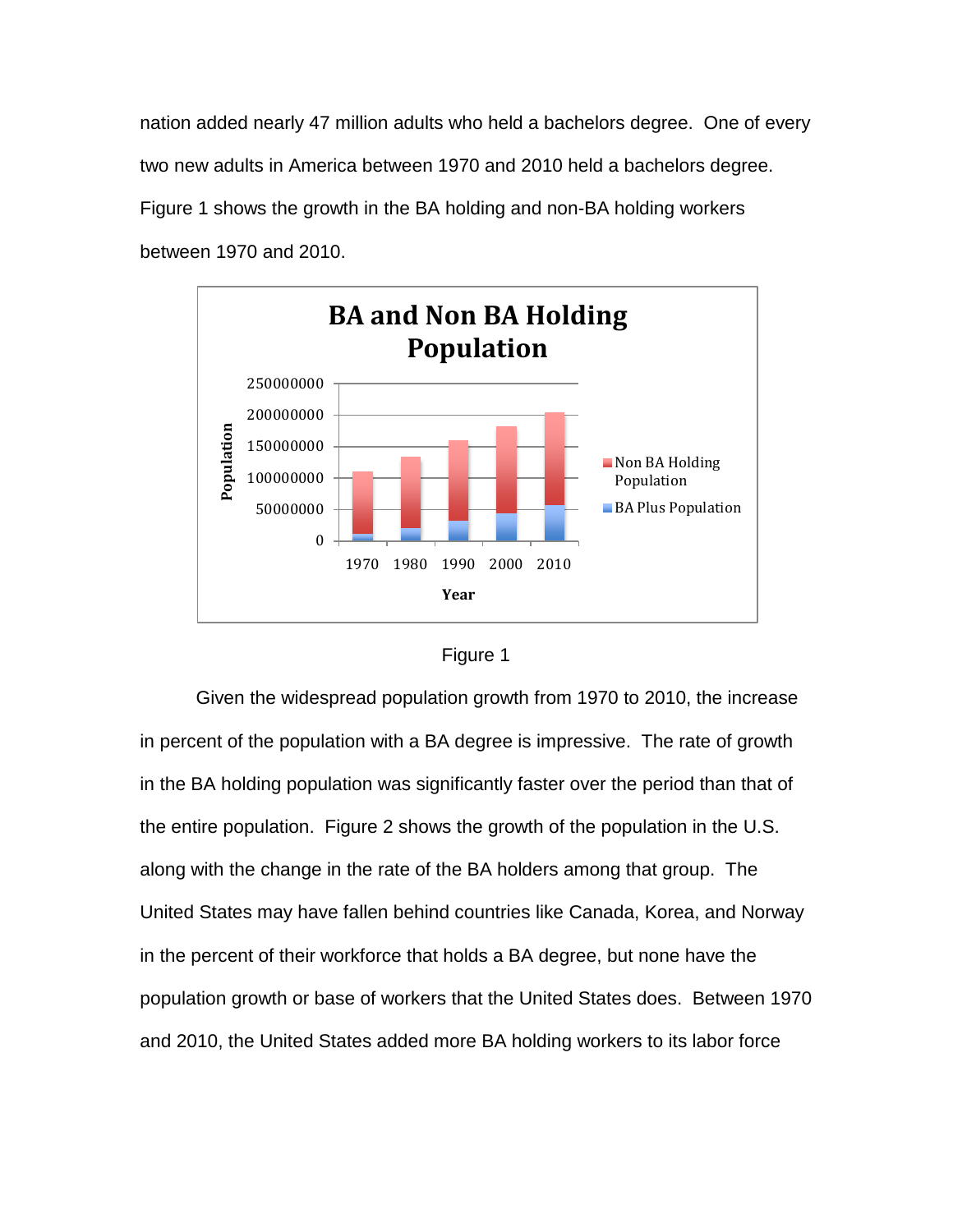than the entire 2011 population of Canada.<sup>2</sup> The competitiveness of a national labor force must consider size and growth trends as well as the somewhat static current make up of the market.



Figure 2.2

 Most of the growth in BA attainment happened in the past twenty years. The total adult population of the United States grew by 45 million. Of those 45 million, over 25 million held a BA or a higher degree.

Other countries may be increasing the overall rate of their population that holds a BA degree at a rate that is faster than America's, but the American workforce is growing significantly as well. As the figures above show, even with

 $\overline{\phantom{a}}$  $2$  The World Bank estimates the population of Canada to be 34 million people.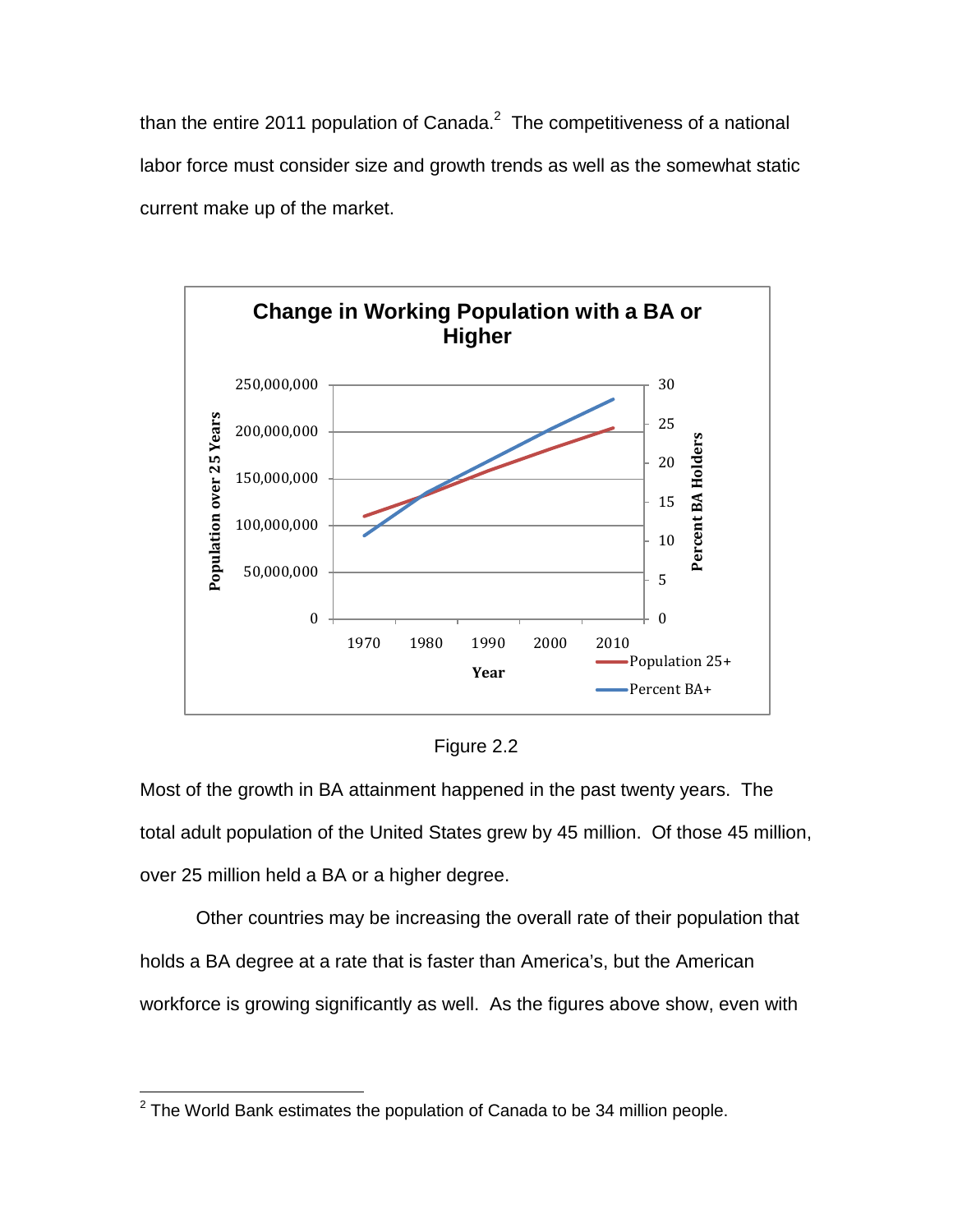20.3 in 1990 to 28.2 in 2010. The regional story is different though. significant population growth, the rate of workers with a BA degree grew from

### **National Growth in BA Attainment at the Local Level**

 uneven. Most metropolitan statistical areas increased their BA attainment some, but did not meet the national growth of 7.9 percent. Of 283 metropolitan between 1990 and 2010. $3$  I consider these regions the "leading" regions. Of the remaining regions, 195 increased their BA+ rate, but did not meet the national educated workers. I refer to these as the "left out" regions. Tables 1 and 2 Regional growth in BA attainment from 1990 – 2010 in America was statistical areas that are comparable in jurisdictional make up between 1990 and 2010, 78 regions outpaced the national rates of growth in educational attainment gain. These may be considered the "lagging" regions. Finally, despite the widespread national growth in BA+ workers, ten regions lost proportions of their below show the regions that had the largest and smallest gains, and the left out regions that had negative growth in BA attainment.

| <b>Largest Gains (Leader</b> | <b>Smallest Gains</b>   |
|------------------------------|-------------------------|
| <b>Regions)</b>              | (Lagging Regions)       |
| San Jose, CA (14.46%)        | lowa City, IA (1.58%)   |
| Manchester, NH (13.61%)      | Yuma, AZ (1.44%)        |
| Fort Collins, CO (13.42%)    | Victoria, TX (1.40%)    |
| Charleston, SC (12.98%)      | Beaumont, TX (1.27%)    |
| Charlotte, NC (12.57%)       | Salinas, CA (1.24%)     |
| San Francisco Bay, CA        | Terre Haute, IN (1.22%) |
| (12.49%)                     | Lebanon, PA (1.06%)     |
| Columbia, MO (12.45%)        | Monroe, LA (0.80%)      |
| Boston, MA (12.35%)          | Oxford, AL (0.57%)      |
| Johnson City, TN (11.98%)    | Bangor, ME (0.37%)      |
| Bloomington, IL (11.46%)     | Merced, CA (0.33%)      |
| Lawrence, KS (11.45%)        | Abilene, TX (0.16%)     |
| Dubuque, IA (11.32%)         |                         |
|                              |                         |

Table 1 – Largest and Smallest Gains in BA Attainment

 compare regions between 1990 and 2010. Also, during the time period, a number of MSA. Blacksburg, VA was not an MSA in 1990. The Boulder, CO MSA splinters from the Denver MSA in 2000. Other places that see fast growth and new centers of business gravity form new MSAs as well.  $\overline{\phantom{a}}$  $3$  Jurisdictional boundaries in some cases change so significantly that it is difficult to new metropolitan statistical areas are defined, and there is not data from 1990 for some of the MSAs that exist in 2010. One common type of new MSA is the college centered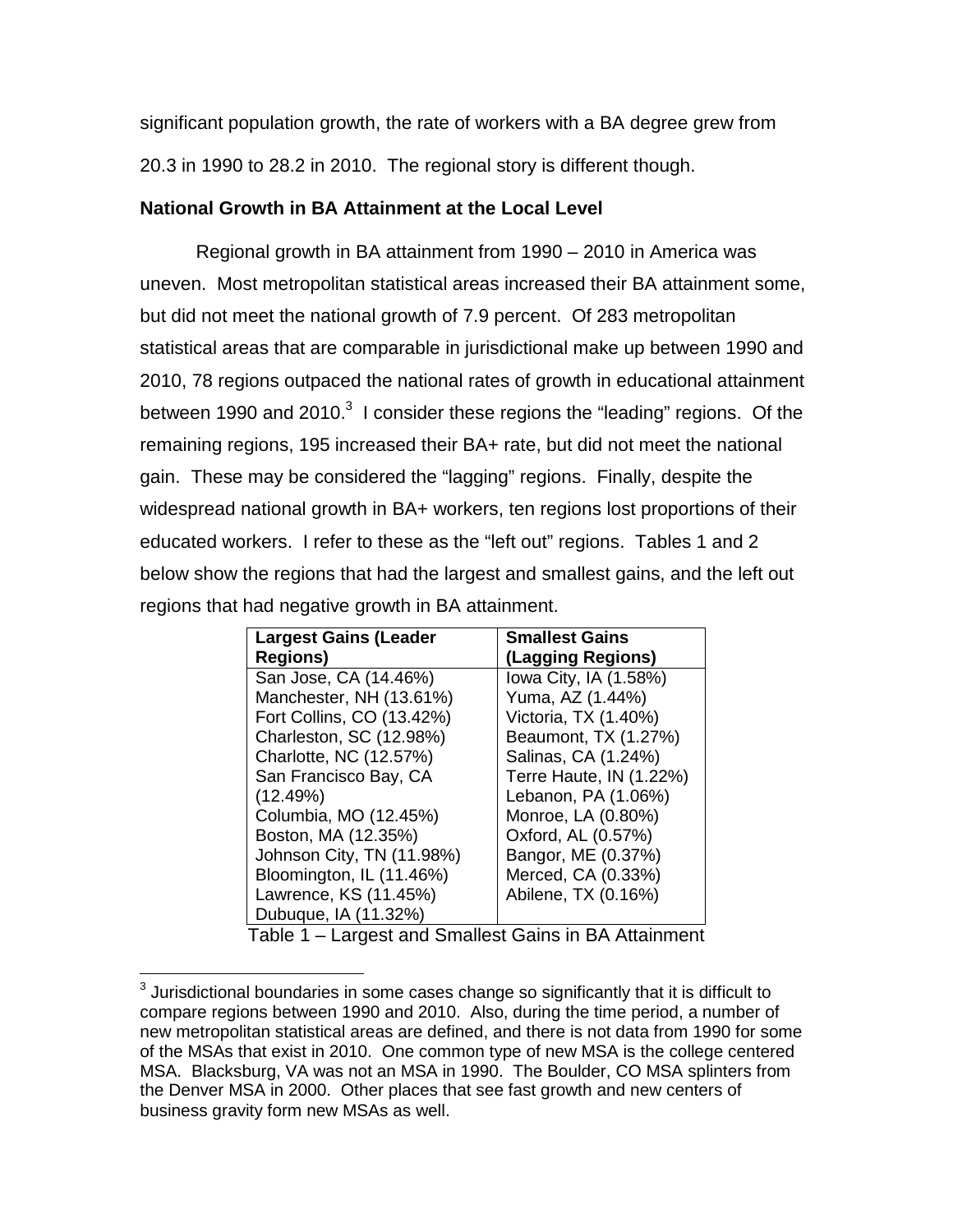| <b>MSAs with Declining BA Attainment</b> |
|------------------------------------------|
| Longview, TX (-.23%)                     |
| Lafayette, IN (-.26%)                    |
| Lawton, OK (-.61%)                       |
| Albany, GA (-.69%)                       |
| Pine Bluff, AR (-.76%)                   |
| Springfield, OH (-1.95%)                 |
| Casper, WY (-2.34%)                      |
| Riverside-San Bernadino (-2.41%)         |
| College Station, TX (-3.75%)             |
| Midland, TX (-6.07%)                     |

Table 2 – Metropolitan Statistical Areas with Negative Growth in BA Attainment

Not every region can grow at above average rates, but the story of BA



attainment growth is more concentrated than would be expected.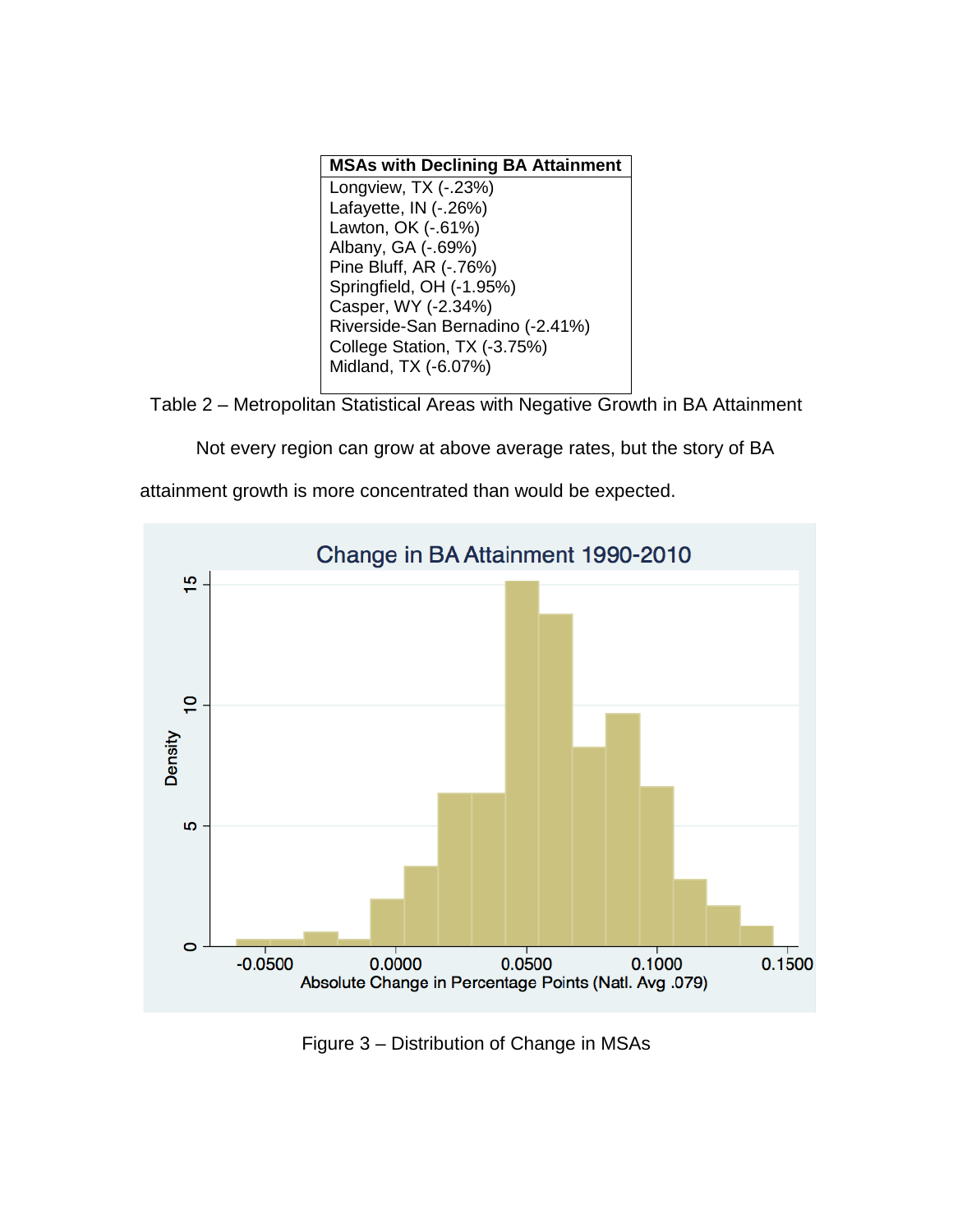States grew their population, but not near the national growth rate. Only 27.5 normal, 50 percent of regions would have been above average. normal, 50 percent of regions would have been above average. There are several reasons that BA attainment could be concentrated in Figure 3 shows that the majority of metropolitan statistical areas in the United percent of regions grew above the national average, if the distribution were

 some regions rather than others. Theoretically since the comparison between cohort, they would drive the national average above the regional average growth.<br>A t-test shows that this is a partial explanation. Table 2 shows the results. A t-test shows that this is a partial explanation. Table 2 shows the results. regions is on a percentage basis, if large regions were the sole "above average"

| One-sample t test |                                                               |                                         |           |          |
|-------------------|---------------------------------------------------------------|-----------------------------------------|-----------|----------|
|                   | Observations Mean                                             | Std. Err.                               | Std. Dev. | 95% CI   |
|                   |                                                               |                                         |           | 738.699- |
| $\mathsf{x}$      | 78                                                            | 1,176,143 219,697.5 1,940,316 1,613,617 |           |          |
|                   |                                                               |                                         |           |          |
| Degrees Freedom   | 77                                                            |                                         |           |          |
| Ho Mean           | 566,997                                                       |                                         |           |          |
| $T =$             | 2.77                                                          |                                         |           |          |
| Pr(T>t)           | 0.0035                                                        |                                         |           |          |
|                   | Table 2 – T-test comparing 78 leader regions to entire sample |                                         |           |          |

 While larger regions seem more likely to increase the BA attainment in their respective areas, successful regions come in all shapes and sizes. The largest leader region is the New York City metropolitan area with an adult workforce of under 62,000 people. over 12 million people and the smallest leader region is Dubuque, Iowa with just

 and Lawrence, KS – all regions that are easily identified with large, highly ranked Additionally leader regions, like the entire sample of regions, have varying economic bases. Some of the smaller regions in the sample are largely "university regions" – these places include Charlottesville, VA, Columbia, MO,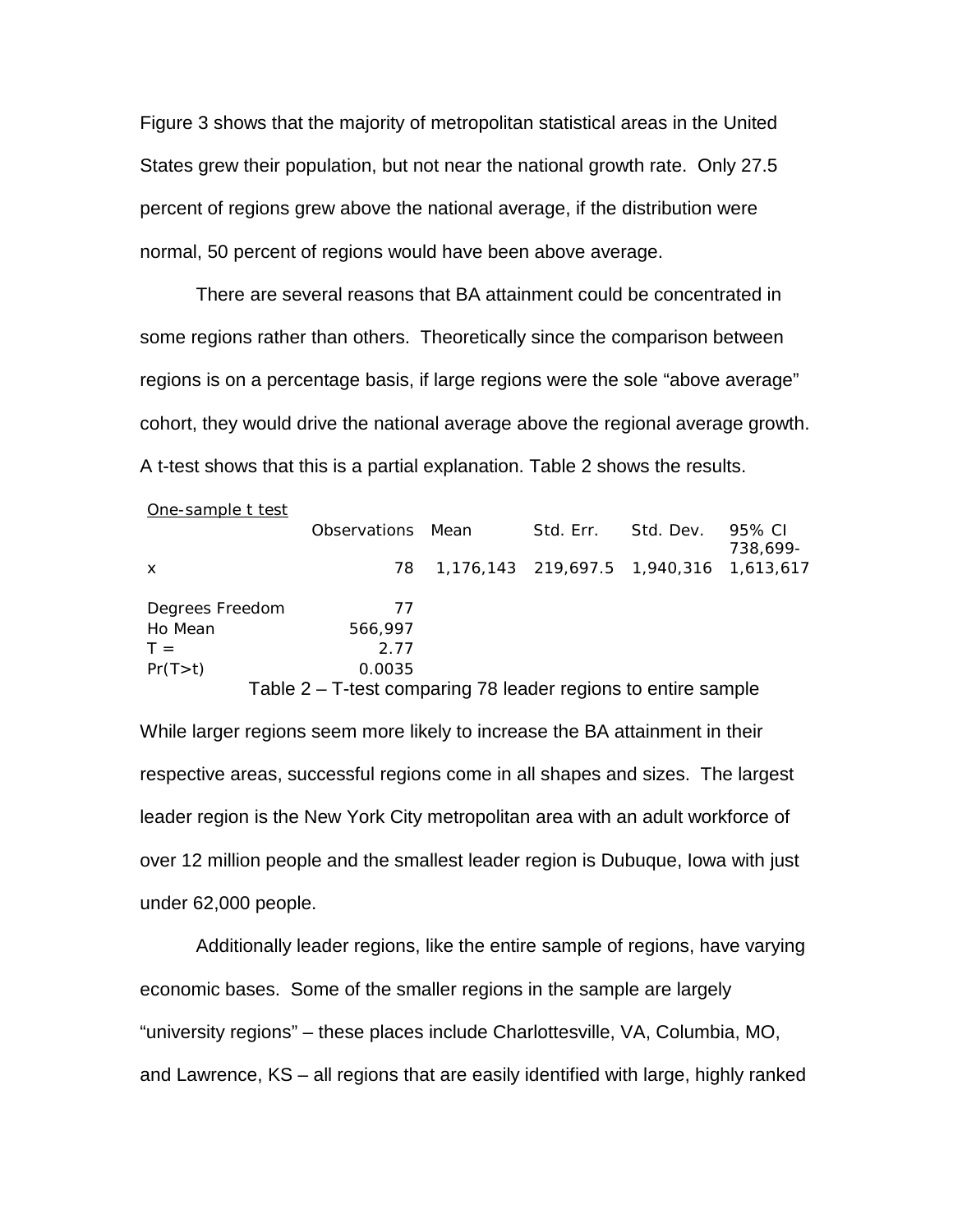universities. This is not necessarily a characteristic of sure success though – Iowa City and Bangor Maine lagged the nation in BA growth. College Station, home to Texas A&M University was one of the few regions that saw negative growth in BA attainment between 1990 and 2010. Large regions, southern, and Sunbelt regions were also evenly distributed among those that attracted, lagged and lost BA attainment. Similar trends seem to be the case in the question of conversion into labor market outcomes. Given the relatively even geographical and economic base distribution of the successful regions (with a caveat that leader regions are somewhat larger than the general population of regions):

## *and decreases in poverty and unemployment -- across the regional labor Under what conditions does increased degree attainment lead to positive outcomes -- increases in per capita income and labor force participation, market?*

 and other characteristics. The cluster analysis will then be used in conjunction together. This presents a research strategy to identify similar outcomes and the characteristics that bind the clusters together. I use a cluster analysis to identify regions that experienced similar success with a discriminant analysis to identify the reasons why the regions cluster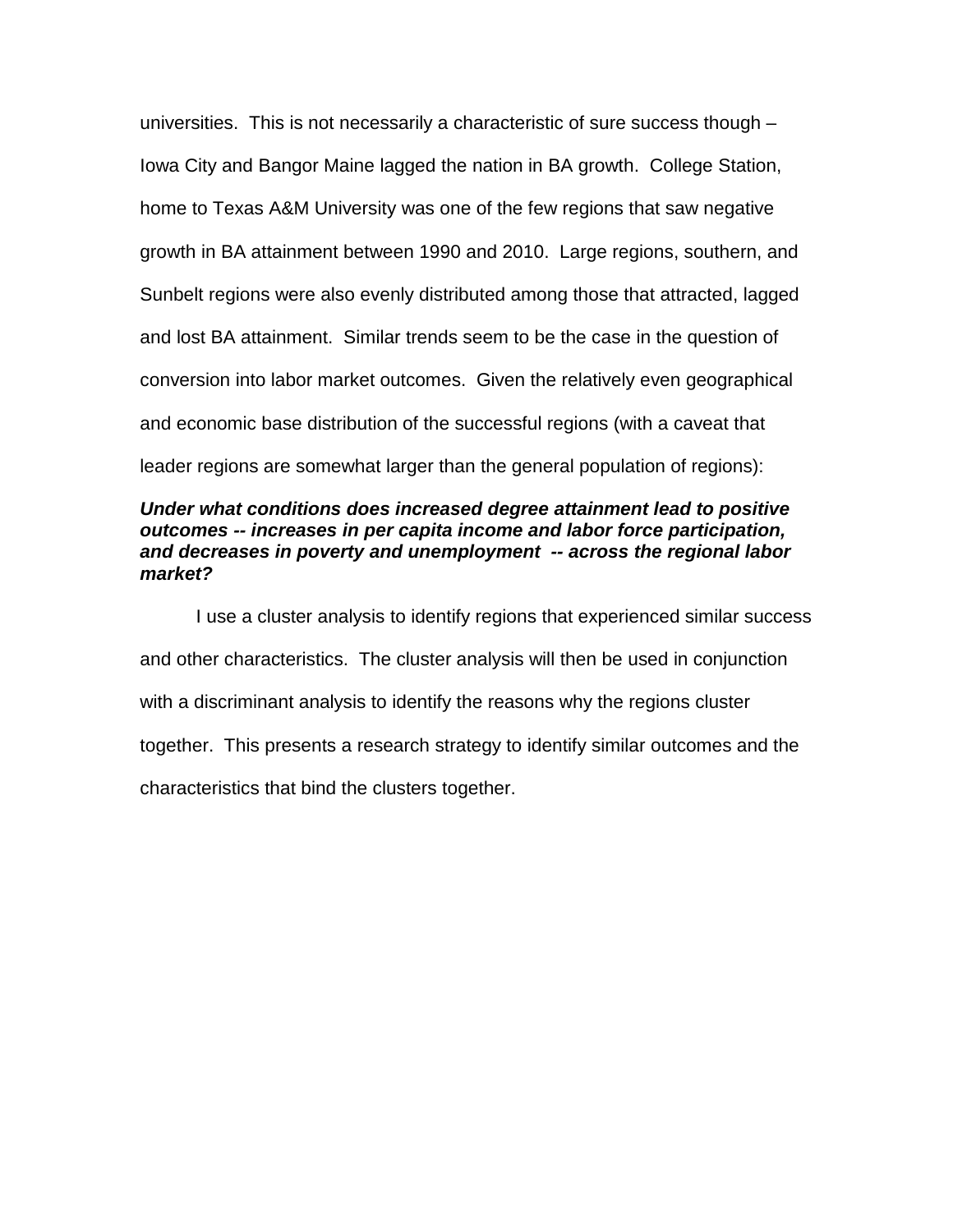#### **Methods**

 analytical technique to explore why certain outcomes happen and what drives things group together and what drives the grouping. Cluster analysis coupled with discriminant analysis provides an ideal them. Cluster analysis and discriminant analysis as individual statistical techniques are well developed and used widely. Alone, they have some weaknesses. The methods are considered inductive or exploratory methods. When the methods are coupled, the analysis remains an inductive technique, but provides a method for beginning to draw some inference among why certain

 clusters of competitive industries (Hill and Brennan 2000). Hill and Brennan's northeast Ohio and identifying why those regions were competitive. Cluster The combined cluster-discriminant analysis has been used to identify (2000) analysis focused on identifying the most competitive industry clusters in analysis is used to identify what the groupings of industries are. Discriminant analysis then answers the "why are these elements in the same group" question.

 The approach that Hill and Brennan (2000) developed for industrial cluster of cluster analysis alone that show how areas group. The analyst or practitioner is then left to infer why those places are collected together. Sometimes the analysis helped solve many of the weaknesses of cluster analysis. Cluster analysis provides a method to identify what cases are similar, but provides no explanation as to why those cases are similar. There are numerous applications cluster analysis easily separates the cases and the groupings are easily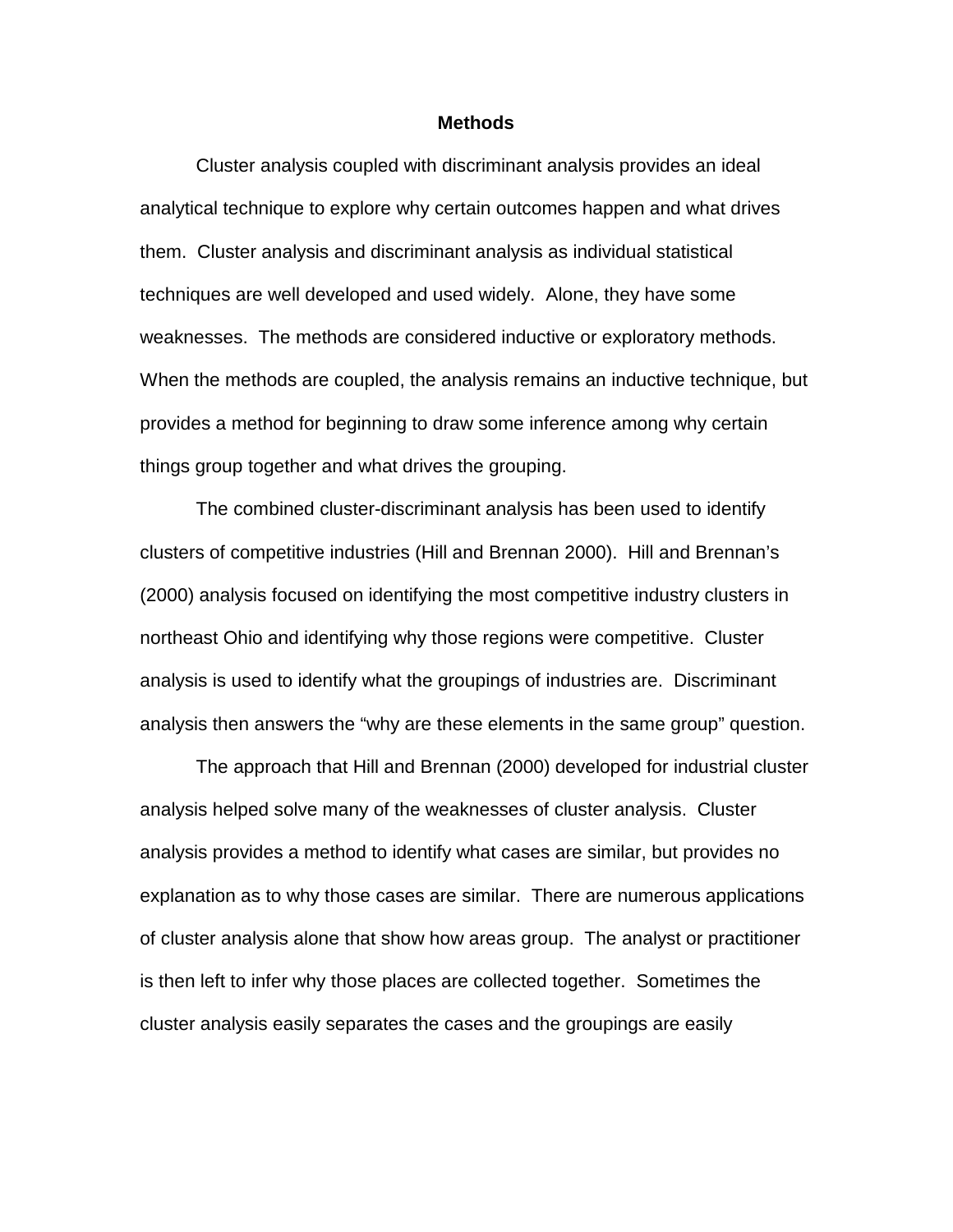intelligible. $4$  This might be because the data focuses on certain efforts or simple tool. interventions that have well understood assumptions around directions of causality or normative positions that make identification of cluster drivers a

For this analysis I define improvement in the labor markets across the following four different outcomes:

- 1. An increase in relative labor force participation between 1990 and 2010 (relative to standardized national economic conditions)
- 2. A decrease in relative poverty rate from 1990 to 2010 (relative to standardized national economic conditions)
- 3. An increase relative to the nation in per capita income
- 4. A positive change in relative unemployment (relative to standardized national economic conditions)

# **Cluster Analysis**

This analysis is about finding similar outcomes between regions. There is

no *a priori* assumption that there are set outcomes or certain ways that regions

see changes in the labor market as a result of BA attainment growth. For

example, an easy way to classify the 78 leader regions across the four outcome

measures would be to simply identify whether or not they saw improvement on

them or not. Table 3 shows this information, but it also raises a number of

questions about classification. $5$  Is a metropolitan area that experienced

 different forms of land use regulatory regimes. The clusters in the analysis were broken down into five different categories from low to high levels of regulation. differentiate the clusters. The analysis had some a priori assumptions about the not necessary. i<br>I <sup>4</sup>For example, Pendall, Puentes, and Martin used cluster analysis to identify They were able to further refine their clusters by the types of tools that types of tools involved and therefore the "second stage" disciminant analysis was

<sup>&</sup>lt;sup>5</sup> See Appendix for group membership by metropolitan region.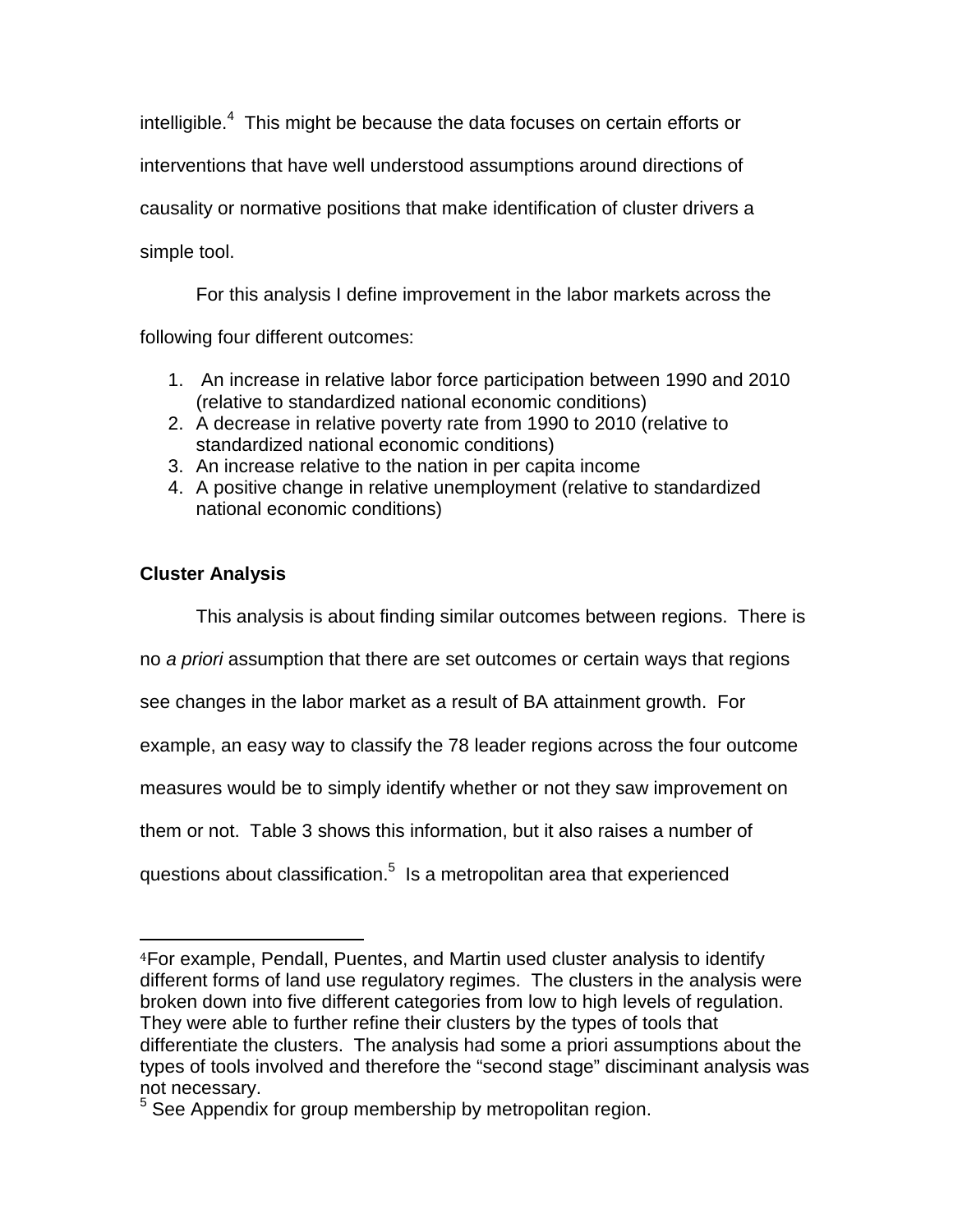local economy. The two outcomes are related, but it may not be appropriate to increased per capita only the same as a city that only experienced a decrease in its unemployment rate? Not necessarily. A reduction in unemployment could be related to discouragement among job seekers rather than a positive shift in the

| assume that the outcomes are the same. |               |             |             |      |  |
|----------------------------------------|---------------|-------------|-------------|------|--|
| Four of Four                           | Three of Four | Two of Four | One of Four | None |  |
|                                        |               |             | 15          |      |  |

 same way that a region that made significant strides on the same metric. Cluster analysis addresses these issues. Table 3 – Number of Regions that Experienced Changes in Labor Market This "batching" method of classification also ignores magnitude of success. A region that sees a slight improvement on one outcome metric is evaluated in the

analysis addresses these issues.<br>Cluster analysis identifies the appropriate number of groups for regional objective method to determine the optimal or 'correct' cluster solution. The critical question is when to stop clustering (73)." The most common method for outcomes. Hierarchical cluster analysis analyzes the entire possible number of final clusters – starting from completely heterogeneous clusters (where each region is its own cluster) to one completely homogeneous cluster (where all 78 clusters are grouped together). It is up to the analyst to identify the appropriate number of clusters. As Hill and Brennan (2000) note, "There is not purely making the decision of when to stop clustering is by studying the agglomeration coefficient (Everitt, Landau, and Leese 2009). The agglomeration coefficient is a measure of the difference between the groups that are added to an individual cluster solution. Change in the agglomeration coefficient answers the basic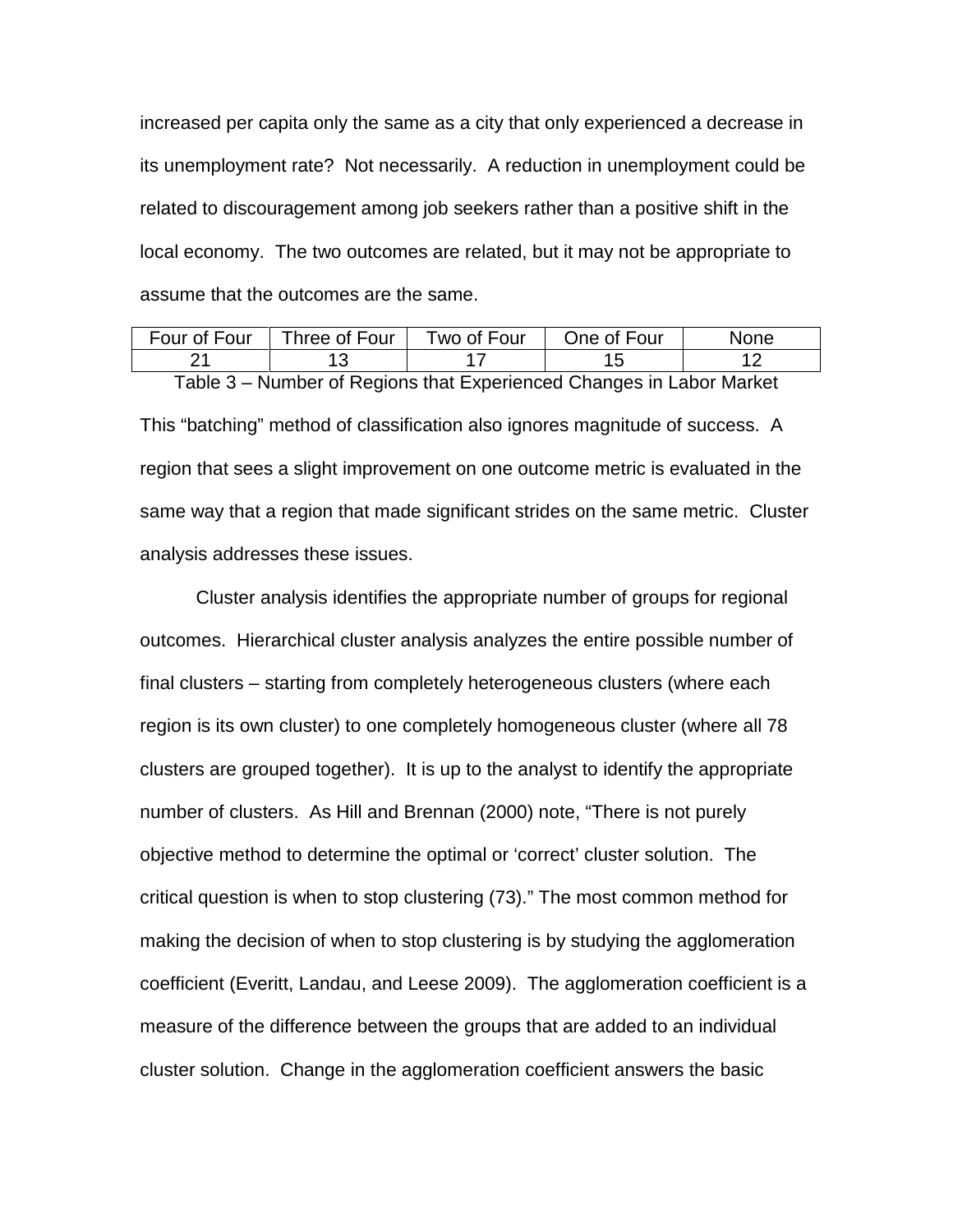question of how different the next region is to those that have been clustered together.

 Given the flexibility of hierarchical cluster analysis, sometimes it is helpful northeast Ohio. The first is three groups of industries (a three cluster solution), made up of 15 clusters of industries (a 15 cluster solution). The authors slope of the agglomeration coefficient, and the acceleration rate of the previous cluster is an ideal solution (Hill and Brennan 2000, 74). to look at several different cluster solutions as well. For example Hill and Brennan identify three cluster solutions in examining industrial clusters in made up of a nine cluster solution referred to as nine "sets" of industries, which is identified ideal cluster solutions by studying the agglomeration coefficient, the agglomeration coefficient. Marked differences in these metrics signal that the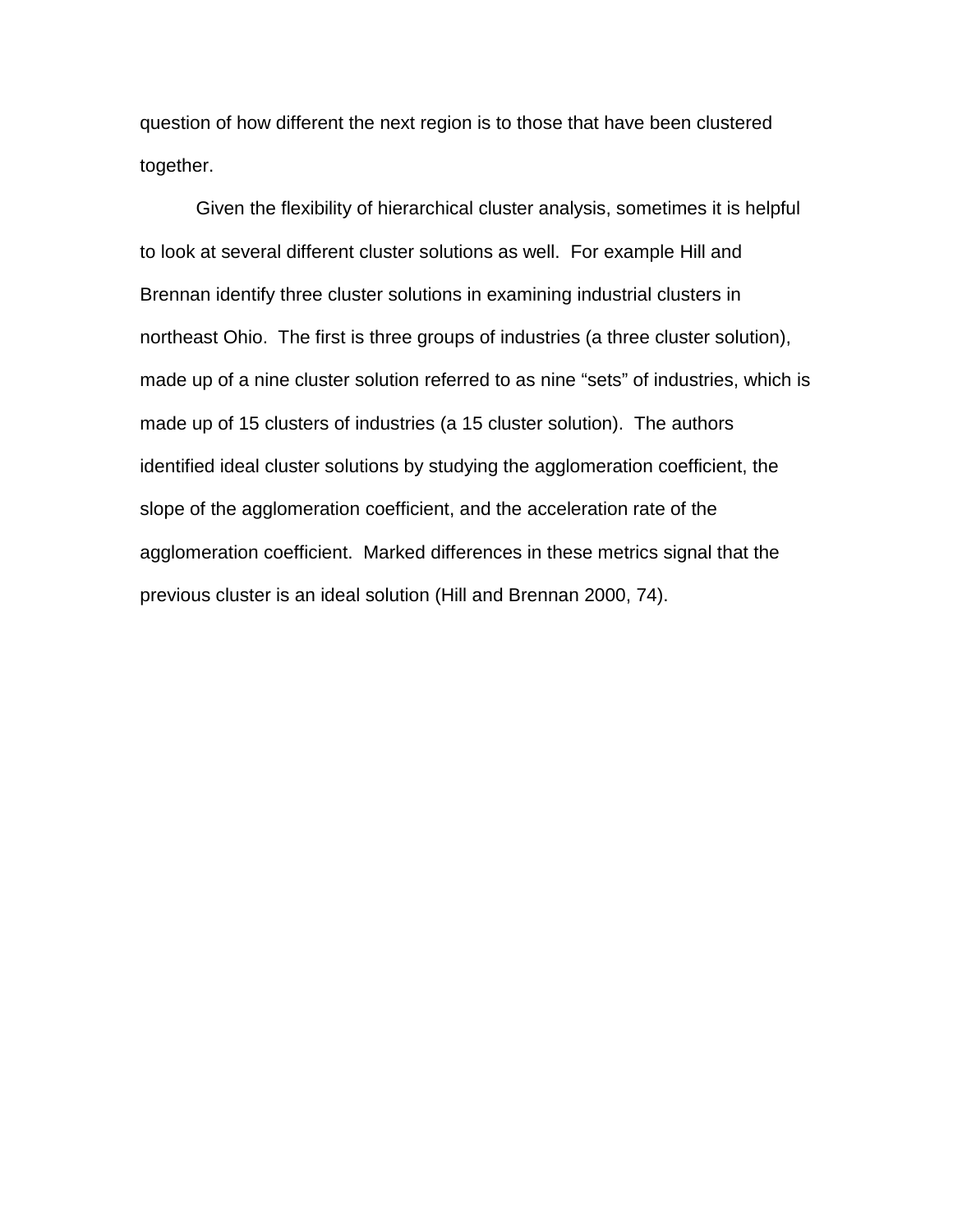#### **Results and Discussion**

 The cluster analysis for the 78 leader regions suggests four potential solutions. The agglomeration schedule analysis identified a 15 cluster solution, shows the final fifteen stages of the agglomeration schedule resulting from the cluster analysis, with the propose solutions bolded. an eight cluster solution, a 5 cluster solution and a three cluster solution. Table 4

|              | Number of       |                |             |       |              |
|--------------|-----------------|----------------|-------------|-------|--------------|
| <b>Stage</b> | <b>Clusters</b> |                | Coefficient | Slope | Acceleration |
| 63           |                 | 15             | 245         | 1.03  | 0            |
| 64           |                 | 14             | 359         | 1.47  | 42           |
| 65           |                 | 13             | 548         | 1.53  | 4            |
| 66           |                 | 12             | 744         | 1.36  | $-11.3$      |
| 67           |                 | 11             | 796         | 1.07  | $-21.2$      |
| 68           |                 | 10             | 881         | 1.11  | 3.4          |
| 69           |                 | 9              | 1235        | 1.40  | 26.8         |
| 70           |                 | 8              | 2551        | 2.07  | 47.2         |
| 71           |                 | $\overline{7}$ | 3390        | 1.33  | $-35.7$      |
| 72           |                 | 6              | 5593        | 1.65  | 24.2         |
| 73           |                 | 5              | 6327        | 1.13  | $-31.4$      |
| 74           |                 | 4              | 12712       | 2.01  | 77.6         |
| 75           |                 | 3              | 33725       | 2.65  | 32           |
| 76           |                 | 2              | 73739       | 2.19  | $-17.6$      |
| 77           |                 | 1              | 126193      | 1.71  | $-21.7$      |

Table 4 – Agglomeration Schedule from Cluster Analysis

 Of the four possible solutions, two seem most helpful for the deeper analysis. and labor market outcomes. The five cluster solution, with an average of 15 an array of very successful to less successful regions. The 15 cluster solution, my preferred solution for understanding local context in the role that BA attainment plays in changing the labor market, is listed in Appendix B. The fifteen cluster solution, with an average of 5 MSAs per cluster, provides groupings of "sister regions" that experienced similar outcomes in BA change MSAs per cluster, provides a broader grouping of regions that is more in line with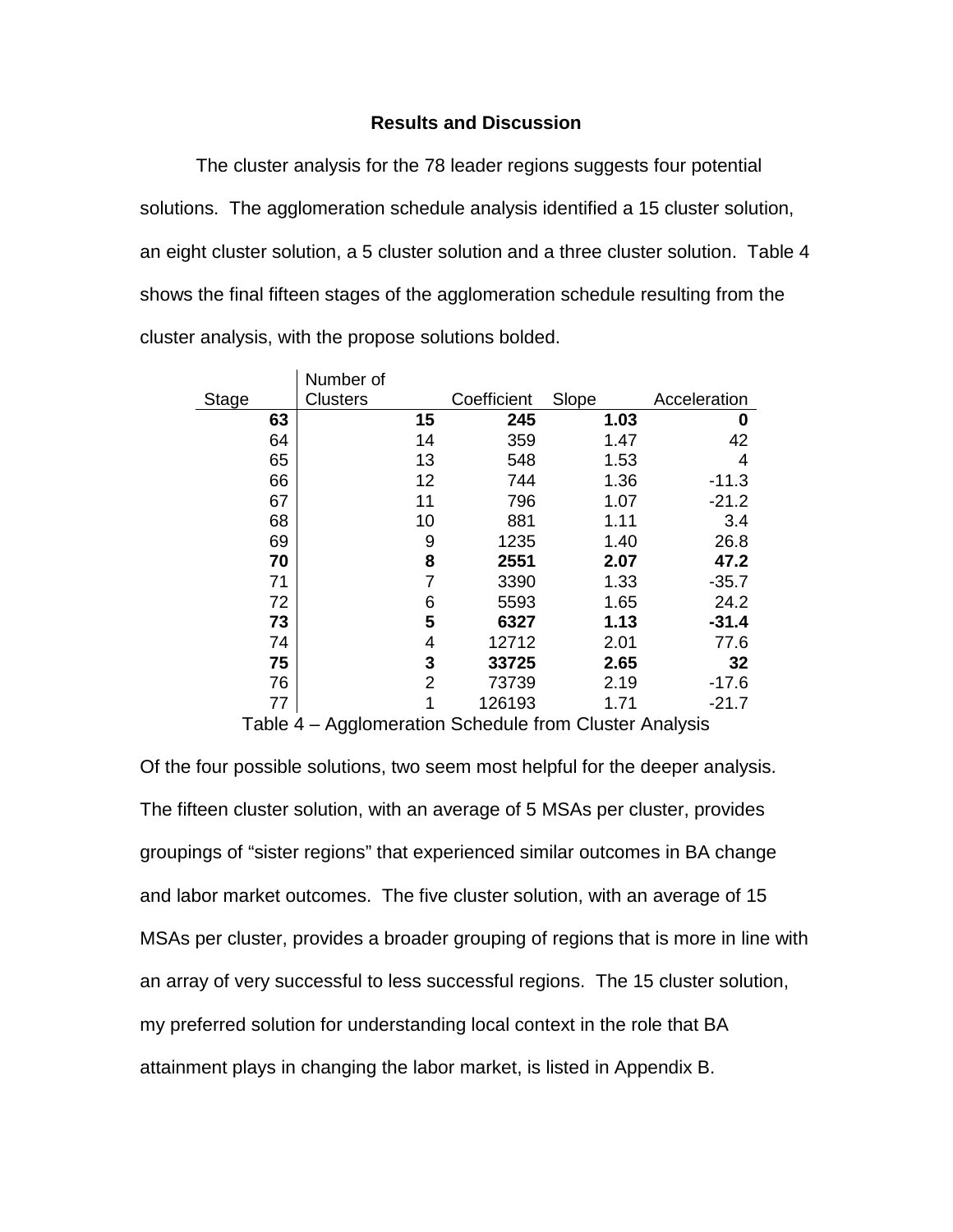The fifteen cluster solution shows a number of interesting trends. Three regions make up individual clusters. Sioux Falls, South Dakota, with a well above average per capita income jump makes up its own cluster (number 9). solution (number 14). Finally, the Albany-Schenectady, New York region saw a solution (number 15). Table 5 provides summary statistics on each cluster solution. Savannah, Georgia also with a significant income jump makes up its own cluster significant drop in income from 1990 to 2010 and makes up its own cluster

|         |        | Avg      |          | Avg        |                                                   |           |
|---------|--------|----------|----------|------------|---------------------------------------------------|-----------|
|         | Avg BA | Unemp    | Avg LF   | <b>PCI</b> | Avg Pov                                           |           |
| Cluster | Change | Ch.      | Change   | Change     | Change                                            | LF Size   |
| 1       | 10.9%  | 3.1%     | $0.0\%$  | 4,461      | 2.9%                                              | 159,047   |
| 2       | 10.5%  | 2.0%     | 1.5%     | 3,391      | 2.3%                                              | 672,003   |
| 3       | 9.9%   | 1.1%     | 0.4%     | 1,278      | -0.2%                                             | 443,157   |
| 4       | 9.4%   | 2.4%     | 2.5%     | 2,096      | 1.2%                                              | 571,774   |
| 5       | 10.8%  | 1.8%     | 2.8%     | 2,507      | 1.4%                                              | 859,689   |
| 6       | 9.7%   | $-0.1%$  | 0.7%     | 779        | -0.6%                                             | 2,453,472 |
| 7       | 9.8%   | $-1.4%$  | $-1.9%$  | -186       | $-2.0%$                                           | 655,097   |
| 8       | 9.7%   | $-1.2%$  | $-0.6%$  | 1,902      | $-1.6\%$                                          | 869,649   |
| 9       | 10.5%  | $-3.0\%$ | $-3.4\%$ | 8,234      | $-1.4%$                                           | 148,817   |
| 10      | 8.8%   | $-0.2%$  | 2.1%     | -789       | $-0.7%$                                           | 1,088,355 |
| 11      | 10.4%  | $-2.0\%$ | -5.5%    | $-6,683$   | -3.9%                                             | 1,872,437 |
| 12      | 9.3%   | 0.2%     | 0.4%     | $-1,574$   | $-1.0%$                                           | 2,460,997 |
| 13      | 8.8%   | $-1.4%$  | $-1.6%$  | $-2,900$   | $-1.8%$                                           | 4,369,150 |
| 14      | 10.9%  | 0.0%     | 3.8%     | 14,041     | 8.3%                                              | 223,202   |
| 15      | 9.8%   | 1.5%     | 2.1%     | $-9,187$   | $-16.8%$                                          | 588,842   |
|         |        |          |          |            | Table 5 - Summary Statistics on Cluster Solutions |           |

 labor market has changed in association with change in the BA rate. For The difference in BA attainment growth between clusters is not a major influence on how clusters were determined, but clusters began to form around how the example, cluster 1 is made up of the Manchester-Nashua MSA, Charlottesville VA MSA, and the Bismark ND MSA. All are college-centered regions and, on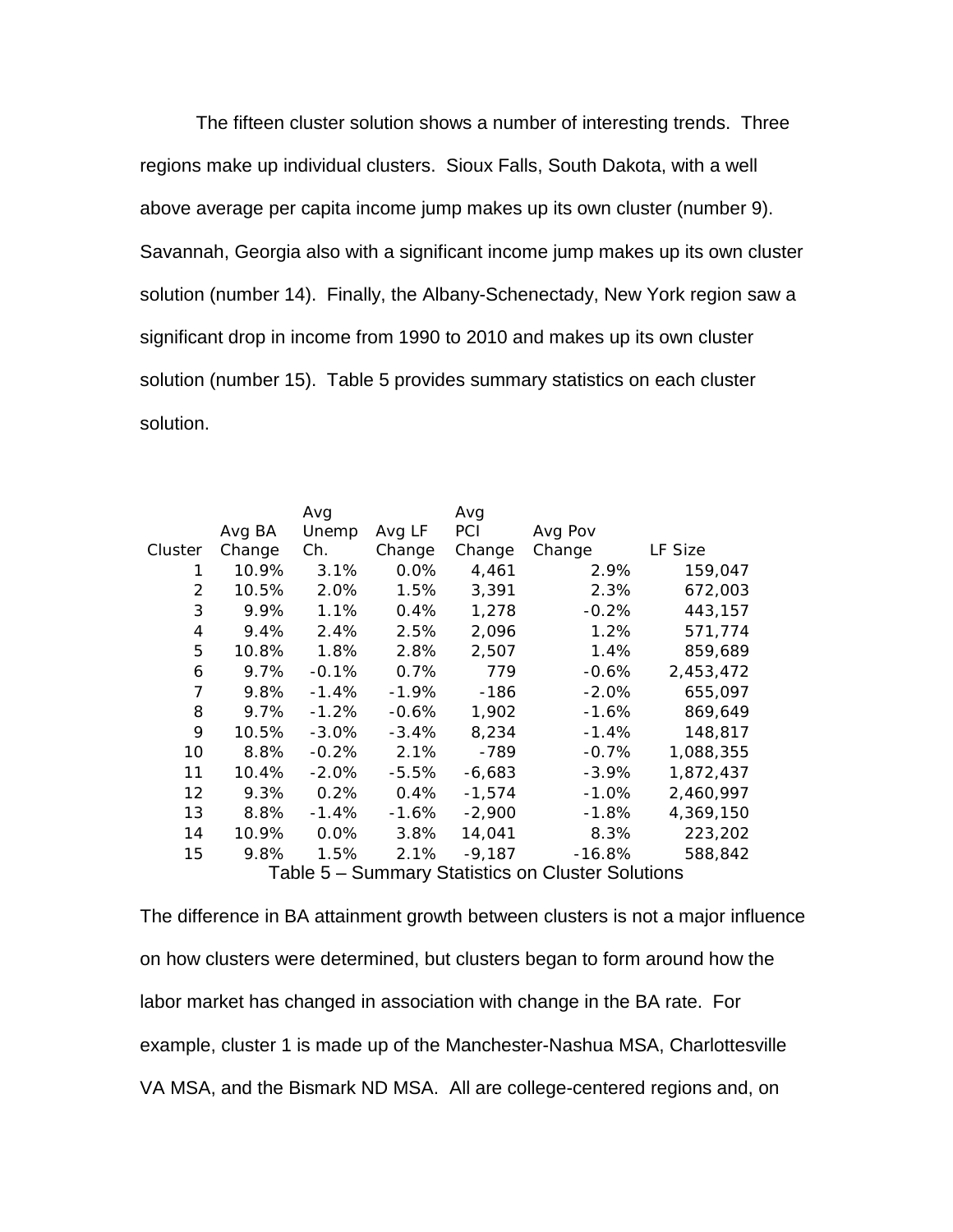participation. Given that college regions often have a built in population that is out of the labor market, it could be difficult for the areas in this cluster to make significant progress on the metric. average, saw improvement on all labor force metrics except for labor force

 – which had negative changes in the labor force health across the board. The outcome seems plausible in every region, but for different reasons. Los Angeles, a region seeing a relatively healthy and growing economy, may see some of the reactions to economic restructuring and deindustrialization. Cluster 13 is on the other end of the spectrum from the three college towns discussed above. Los Angeles, Detroit, and St. Louis make up the cluster negative changes in the labor market because of the quickly growing population of foreign-born residents and workers and their families. Detroit and St. Louis on the other hand likely see many of these outcomes because of the long and slow

The next stages of the analysis – the discriminant analysis works to help identify what drives the groupings into clusters, and ultimately, what contributes to some regions seeing positive changes in the labor market and others seeing negative ones. As cluster 13 shows, sometimes, similar outcomes can be driven by different factors. The analysis aims to identify the major trends in this phenomenon. In this analysis I will test the following six hypotheses that come out of the cluster analysis:

**Residential Segregation and Bridging Capital -** *Regions that have more dispersed (less segregated) gains in educational attainment will convert the gains more often than places that have segregated pockets of highly educated people.*  **Residential Segregation and Bridging Capital -** *Higher levels of civic participation and leadership orientations that are oriented towards serving the broad population lead to better conversion of gains in educational attainment.*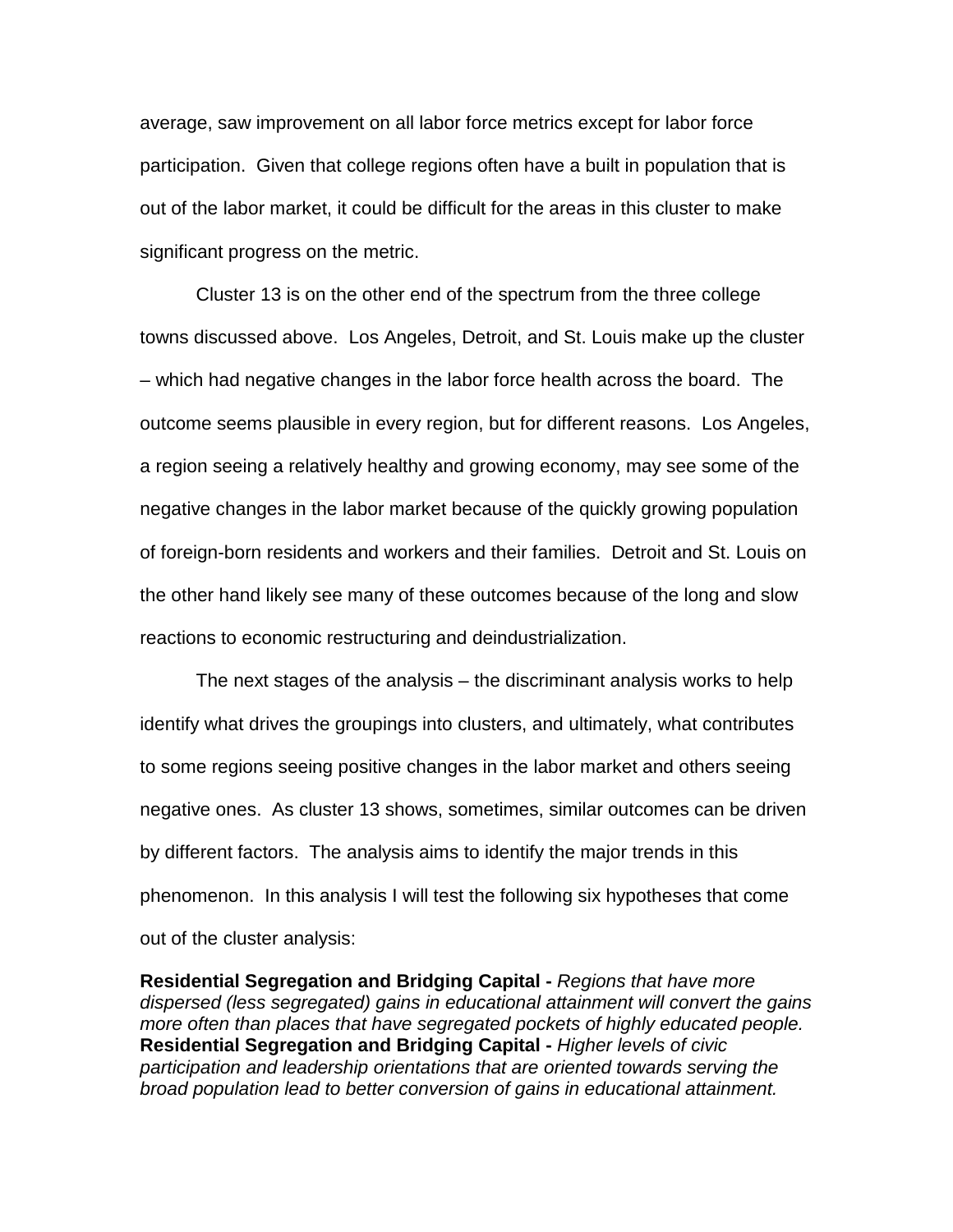**In-migration of Young People and Empty Nesters -** *In migration of young adults (25-34) and retirees (65+) drives conversion of gains in education into positive labor market outcomes.* 

**Industry Mixes that Bias Towards Skill -** *Regions with high levels of STEM industries will convert gains in educational attainment into positive labor market outcomes.* 

 *positive predictors of whether or not a region converts gains in educational attainment into labor market outcomes.* **Large, Dominant Demand Draws -** *Regions with large demand draws including the federal government or a dominant industry (20 percent of regional employment or a location quotient over 2.5) or a university driven region has a fixed advantage of converting gains into positive labor market outcomes.*  **Strong Anchor Institutions -** *Quantity of students and quality of institutions are* 

Early analysis suggests that the residential segregation of BA workers from non-

BA holding workers is an important factor in whether or not a region is successful

in converting significant increases in the BA attainment rate into a stronger labor

market as well. Other important factors in the analysis include standard

economic and demographic variables as well (like the percent of foreign-born

workers in a region). Another early suggestive trend is that instead of young

workers and retirees driving improvement in the labor market, they contribute to

non-improvement on the labor market metrics. This analysis must be built out

further though before any definitive conclusions can be drawn from it.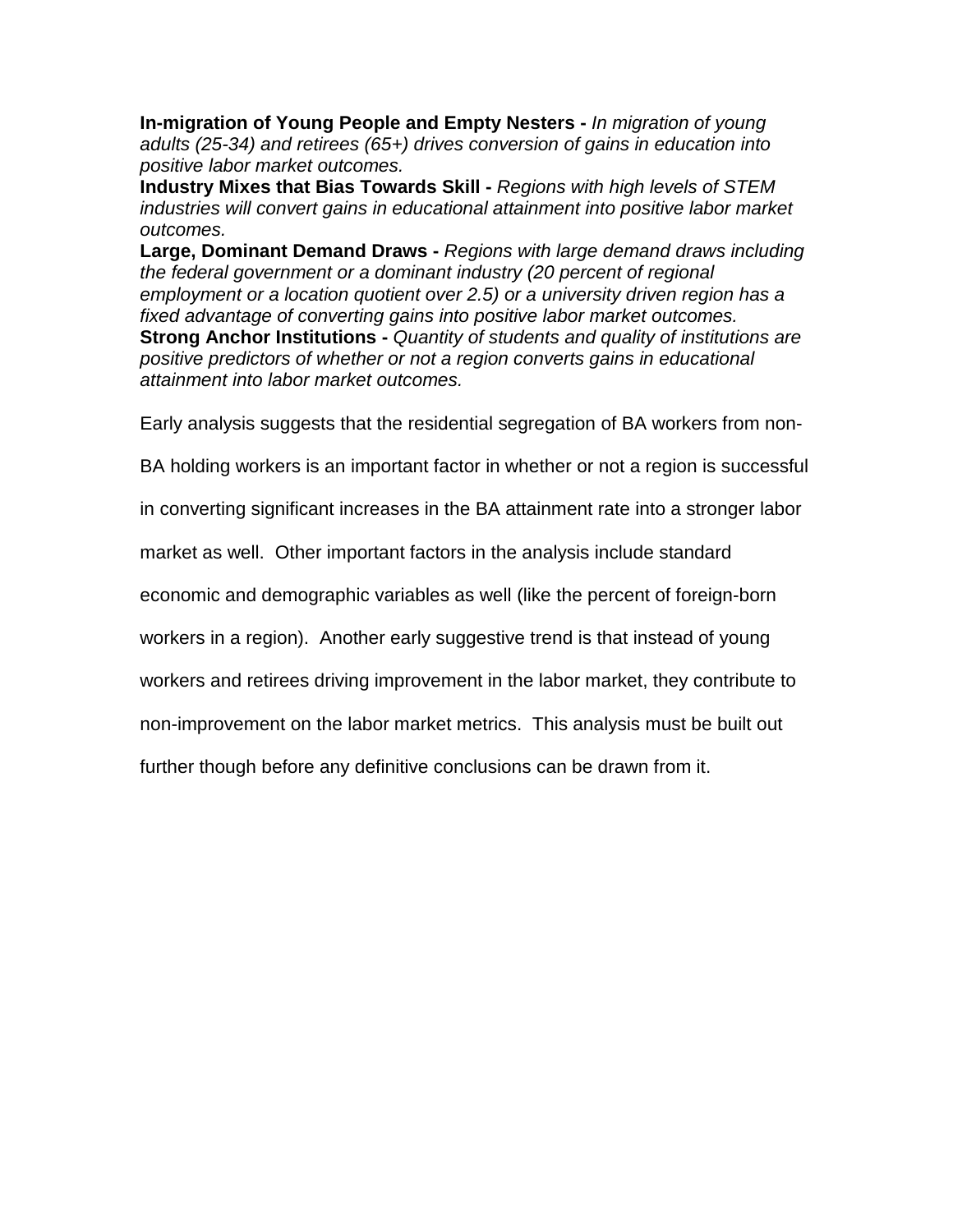#### **Policy Implications**

 workers in an area can mean increase competitiveness in the global economy BA attainment is not always related with an improved labor market. Should because of the various challenges that any municipal leader faces. They must because they must maintain a tax base and core of businesses that contribute to the community. While attracting, retaining and building the number of BA degree holding and improved living conditions for those workers, this work shows that increasing policy makers who are interested in improving job opportunities and the economic position of their community move away from talent attraction programs and business and industrial development? The answer is somewhat complicated ensure that they create an environment that is attractive to business interests

 City while other portions of the city languish. Do these businesses that focus on numbers to make significant changes on labor market wide metrics. In many cities, this has meant focusing infrastructure investments on portions of the city that new (and many traditional) knowledge based businesses and workers locate. In Philadelphia this includes major investments in Center BA holding workers hire non-BA holding workers? Yes, but not in enough

 numbers to make significant changes on labor market wide metrics. While talent focused efforts may have pulled many cities from the brink and begun a small urban renaissance, many other workers are left out. At the changes in the labor force. For example, the San Jose region saw now positive changes on any of the four metrics. San Jose has a high demand for skilled regional level, even some of the strongest economies did not see positive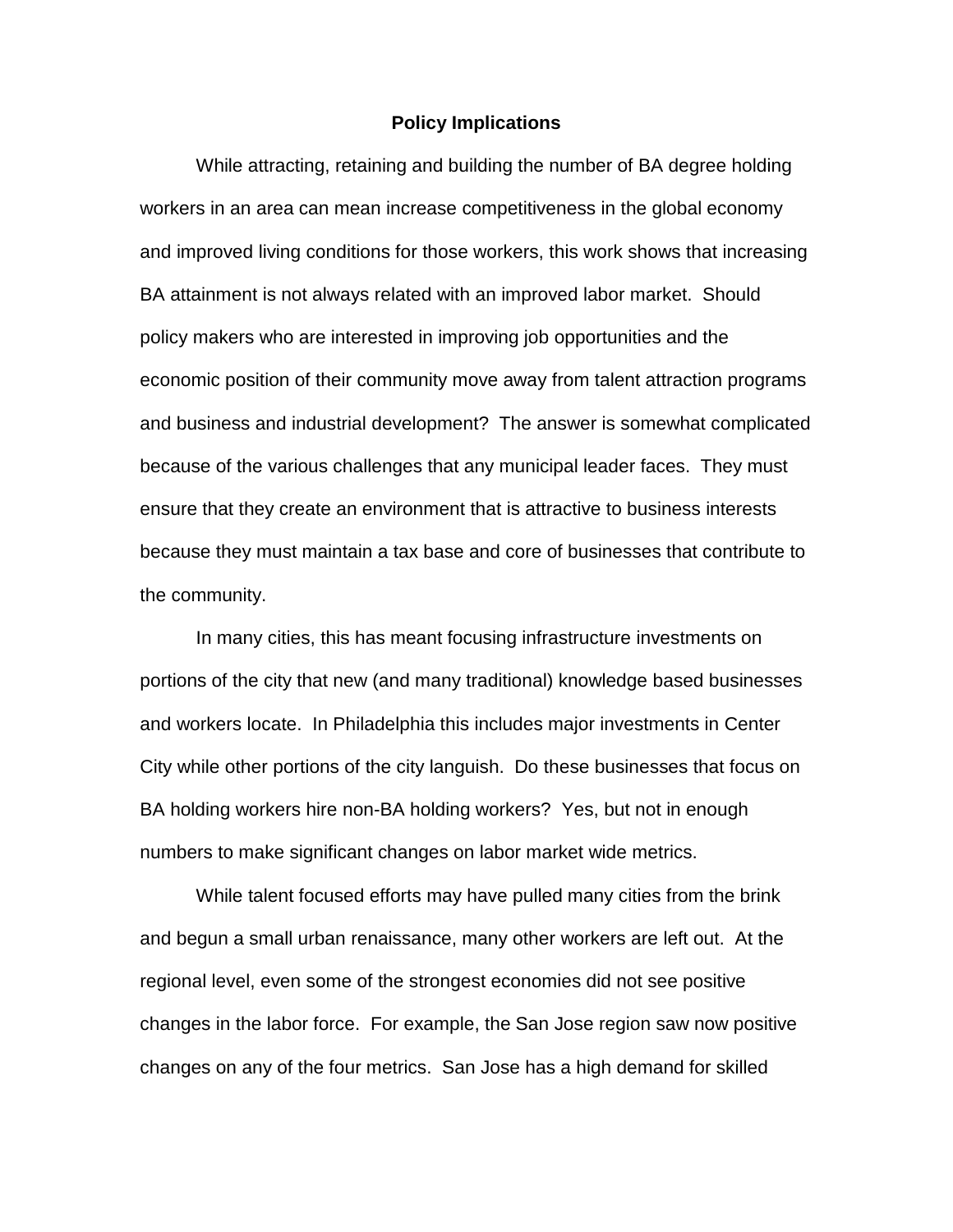cannot access these jobs. The innovative economy of the region has helped many, but not the local lower skilled workers. Would a training program or an Potentially. Potentially. A college-centered region faces a different dilemma. As the cluster workers, but also has a local resident population that does not hold degrees and effort to help locals without college degrees earn one improve the situation?

 metrics, except for on labor force participation. The resident (and worker) must leave the region where they were educated. These regions might see the college and university students into apprentice and internship programs. the college and university students into apprentice and internship programs.<br>These types of programs are one of the strong ways to encourage local the local employment and labor force and build a network, even as interns. increase the potential economic frontier for the college region. analysis shows, these places often see moderate gains on the labor force populations stay on the smaller side as well. In turn many college graduates improvements on the labor force participation rates if they worked to get more of university students to stay after graduation because students become involved in These highly educated workers might then someday start a business that could

 stronger labor force. Talent attraction and retention is an important goal of any participation. The programs often are focused on bringing workers in from Local context drives whether or not increasing BA attainment means a municipality, but when it comes to improving the labor market, it is not a surefire method of improving things like poverty, unemployment, incomes, and labor force another place with little attention to existing workers (or jobless workers and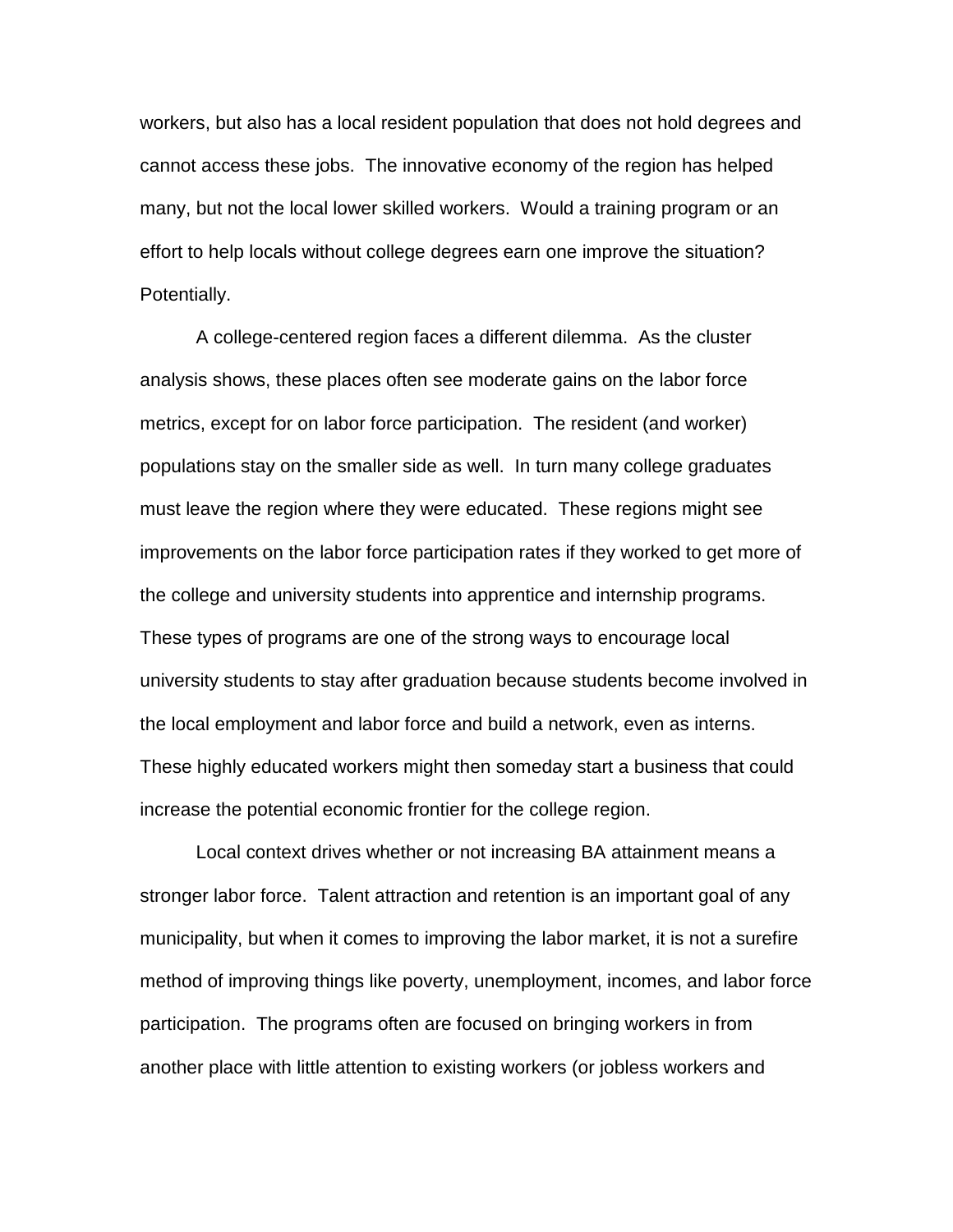one size fits all. Different regional economies hold different skills demands for context as the develop talent based programs. context as the develop talent based programs. Local economic trends or demographics often play a major role in whether potential workers). Bringing in workers from outside of a region may help improve some of the labor force metrics, but it is unlikely to change the labor force participation or the unemployment rate much. BA attainment is also not a workers (Rothwell 2012). Policy makers would be well served to consider their

 increasing BA attainment. Talent policies should be leavened with programs that meet the local population's needs. For example, Los Angeles may need to work introducing them to job networks. Detroit and St. Louis face a different challenge dislocated and displaced workers in need of retraining and new skills. or not a region sees improvements in the labor force in conjunction with to link Hispanic workers to better job opportunities through language education or that is not solved through bringing more BA holding workers into the region as there are many displaced and dislocated workers who need training. In these regions local context suggests that talent development policies should also help

 productivity of a region. Increased regional BA attainment does not necessarily At the individual level, BA attainment almost universally means better life outcomes. It is also a very important factor in improving the competitiveness and solve problems for those without a degree though. In those regions, talent development should be leavened to address local context.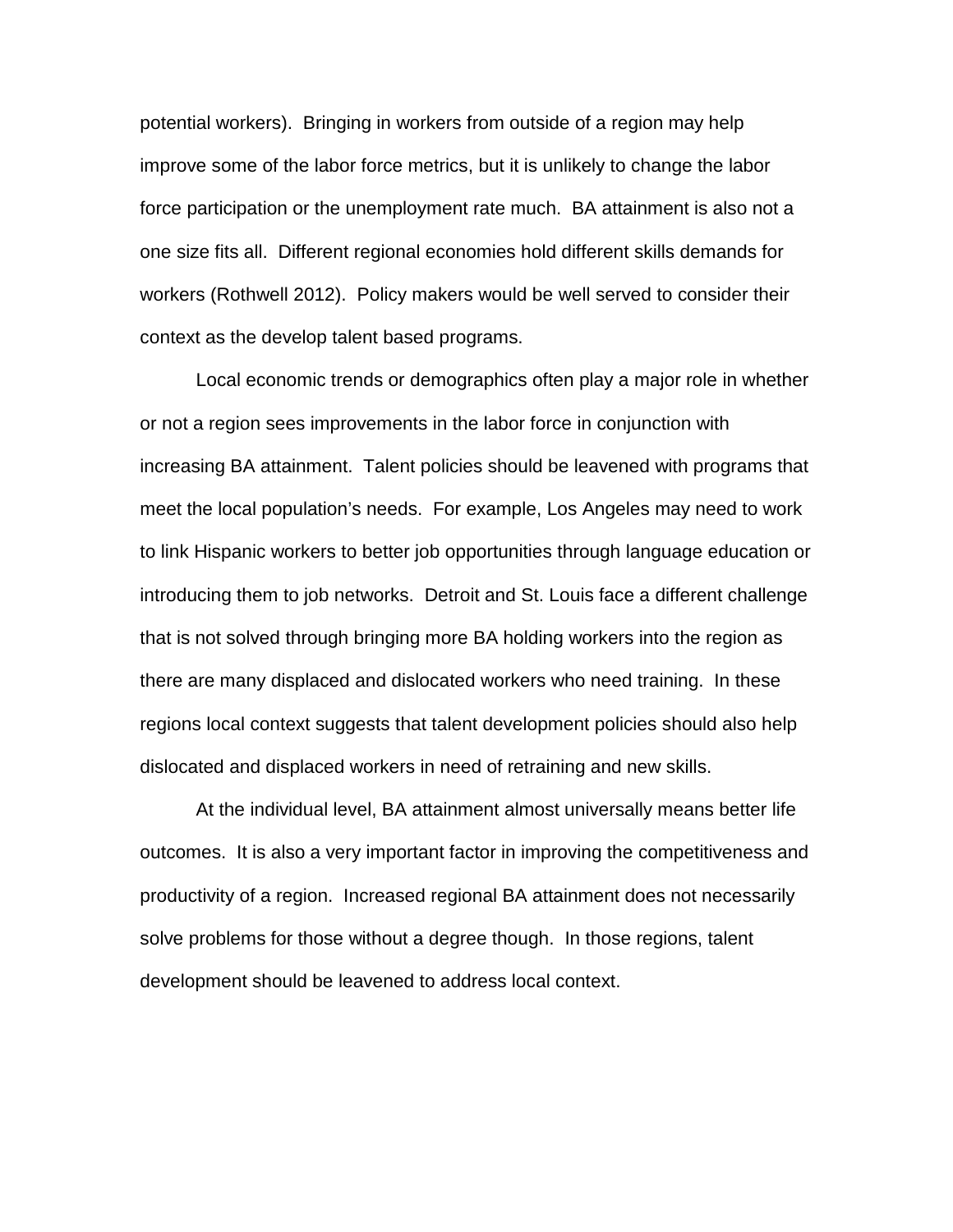# **Resources**

- Technical Change and Wage Inequality." *The Quarterly Journal of*  Acemoglu, D. 1998. "Why Do New Technologies Complement Skills? Directed *Economics* 113 (4): 1055–1089.
- Pay Off Student Loans." *Next American City*. Chen, Sean Andrew. 2012. "To Lure Graduates, Some Cities Consider Helping http://americancity.org/daily/entry/to-lure-graduates-some-cities-considerhelping-pay-off-student-loans.
- Cortright, Joseph. 2005. "The Young and the Restless in a Knowledge Economy". Chicago, IL: CEOs for Cities.
- Everitt, Brian S., Sabine Landau, and Morven Leese. 2009. *Cluster Analysis*. 4th ed. Wiley.
- Giloth, Robert P., and Jillien Meier. 2012. "Human Capital and Legacy Cities." In *Heartland*, edited by Alan Mallach, 189–222. New York: The American *Rebuilding America's Legacy Cities: New Directions for the Industrial*  Assembly.
- Glaeser, E. L. 2005. "Reinventing Boston: 1630–2003." *Journal of Economic Geography* 5 (2): 119–153.
- Hill, E. W, and John F. Brennan. 2000. "A Methodology for Identifying the Drivers of Industrial Clusters: The Foundation of Regional Competitive Advantage." *Economic Development Quarterly* 14 (1) (February 1): 65–96. doi:10.1177/089124240001400109.
- Kolb, Charles. 2011. "Reforming American Postsecondary Education." *The Huffington Post*, January 11. http://www.huffingtonpost.com/charleskolb/reforming-american-postse\_b\_805216.html.
- Loveless, Tom. 2011. "The 2010 Brown Center Report on American Education: How Well Are American Students Learning?" Washington, D.C.: Brookings Institution.
- Lucas, R. E. 1988. "On the Mechanics of Economic Development." *Journal of Monetary Economics* 22 (1): 3–42.
- Markusen, Ann, and Greg Shrock. 2008. "Placing Labor Center Stage in Industrial City Revitalization." In *Retooling for Growth: Building a 21st Century Economy in America's Older Industrial Areas*, edited by Richard M. Mcgahey and Jennifer S. Vey. Brookings Institution Press.
- Mathur, Vijay K. 1999. "Human Capital-Based Strategy for Regional Economic Development." *Economic Development Quarterly* 13 (3): 203.
- McKinsey and Company Social Sector Office. 2009. "Detailed Findings on the Economic Impact of the Achievement Gap in America's Schools". New York: McKinsey and Company.
- Obama, Barack. 2010. "Remarks by the President in State of the Union Address" January, Washington, D.C. http://www.whitehouse.gov/the-pressoffice/remarks-president-state-union-address.
- Romer, P. M. 1990. "Endogenous Technological Change." *Journal of Political Economy* 98 (5) (October): 71–102.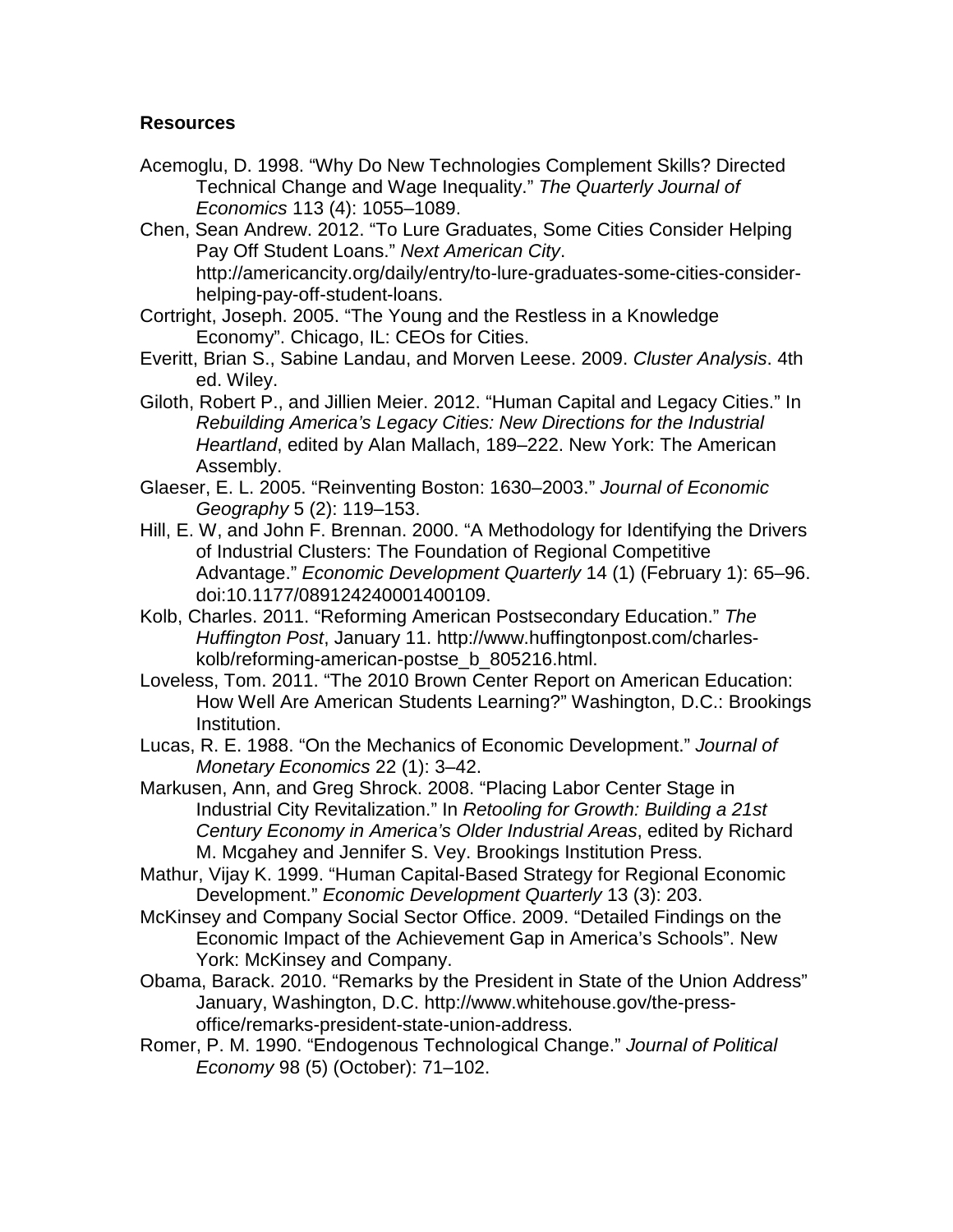- Rothwell, J. 2012. "Education, Job Openings, and Unemployment in Metropolitan America." *Brookings Institution*. http://www.newspress.com/assets/pdf/A4194042829.PDF.
- Symonds, William C., Robert B. Schwartz, and Ronald F. Ferguson. 2011. Americans for the 21st Century". Boston: Pathways to Prosperity Project, "Pathways to Prosperity: Meeting the Challenge of Preparing Young Harvard Graduate School of Education.
- Warsh, David. 2006. *Knowledge and the Wealth of Nations: A Story of Economic Discovery*. 1st ed. W. W. Norton.
- Wolf-Powers, Laura. 2005. "The Workforce Infrastructure: Issues and Challenges for Policy Makers." In *Moving People, Goods, and Information in the 21st Century*, edited by Richard E. Hanley, 245–259. London: Routledge.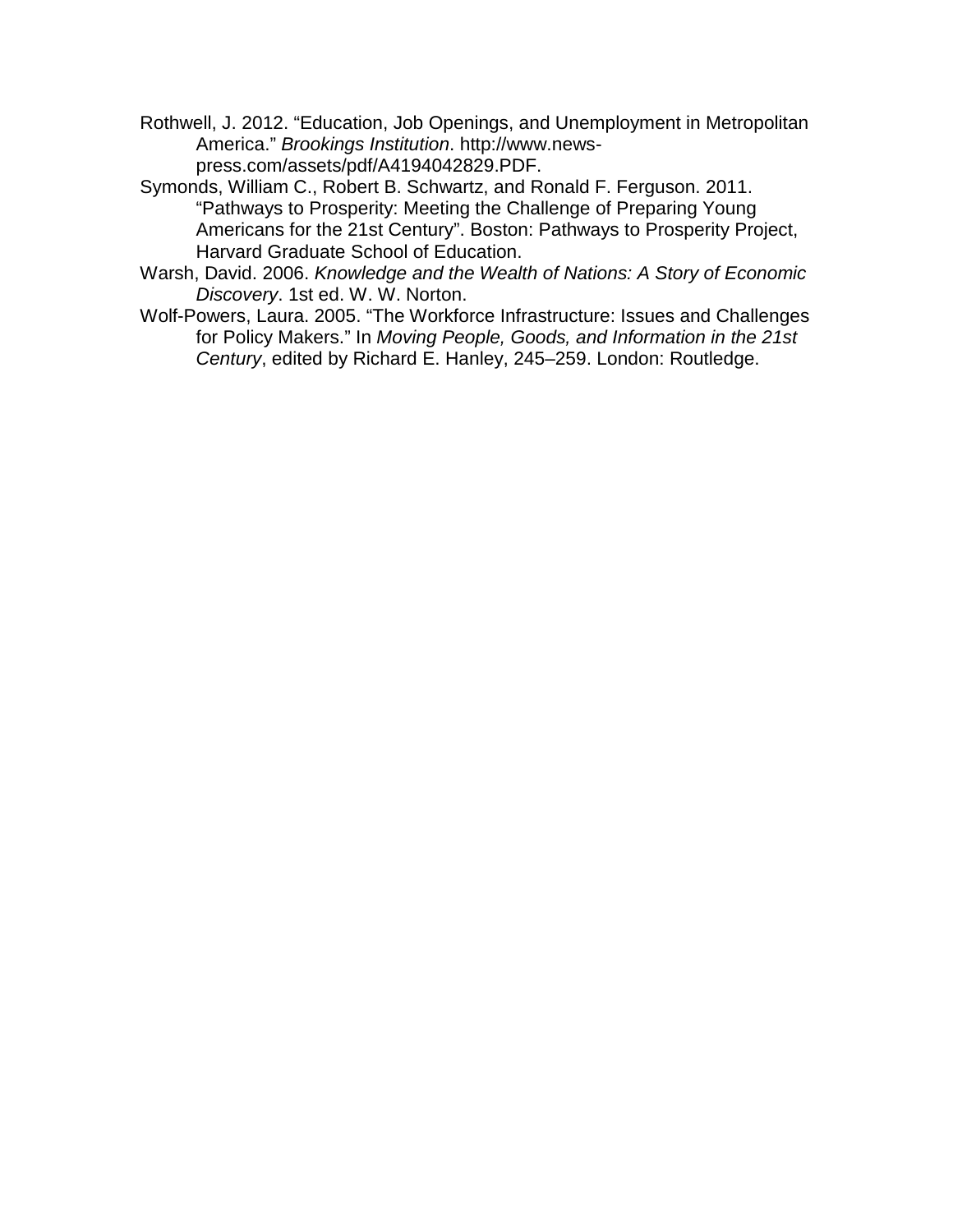## **Appendix A – Labor Market Outcomes for Leader Regions**

### **The Best (Four Points out of Four) (21 out of 78 [27%])**

Savannah, GA Metro Area Provo-Orem, UT Metro Area Peoria, IL Metro Area Baltimore-Towson, MD Metro Area New York-Northern New Jersey-Long Island, NY-NJ-PA Metro Area Madison, WI Metro Area Des Moines-West Des Moines, IA Metro Area Appleton, WI Metro Area Lawrence, KS Metro Area Pittsburgh, PA Metro Area Eau Claire, WI Metro Area Manchester-Nashua, NH Metro Area Bloomington-Normal, IL Metro Area Duluth, MN-WI Metro Area Springfield, MA Metro Area La Crosse, WI-MN Metro Area Dubuque, IA Metro Area Johnstown, PA Metro Area Billings, MT Metro Area Fargo, ND-MN Metro Area Bismarck, ND Metro Area

### **Very Good (Three of Four Points) (13 of 78 [17%])**

Worcester, MA Metro Area Fort Collins-Loveland, CO Metro Area Washington-Arlington-Alexandria, DC-VA-MD-WV Metro Area Charlottesville, VA Metro Area Omaha-Council Bluffs, NE-IA Metro Area Kansas City, MO-KS Metro Area Boston-Cambridge-Quincy, MA-NH Metro Area Buffalo-Niagara Falls, NY Metro Area Knoxville, TN Metro Area Virginia Beach-Norfolk-Newport News, VA-NC Metro Area Scranton--Wilkes-Barre, PA Metro Area State College, PA Metro Area Springfield, IL Metro Area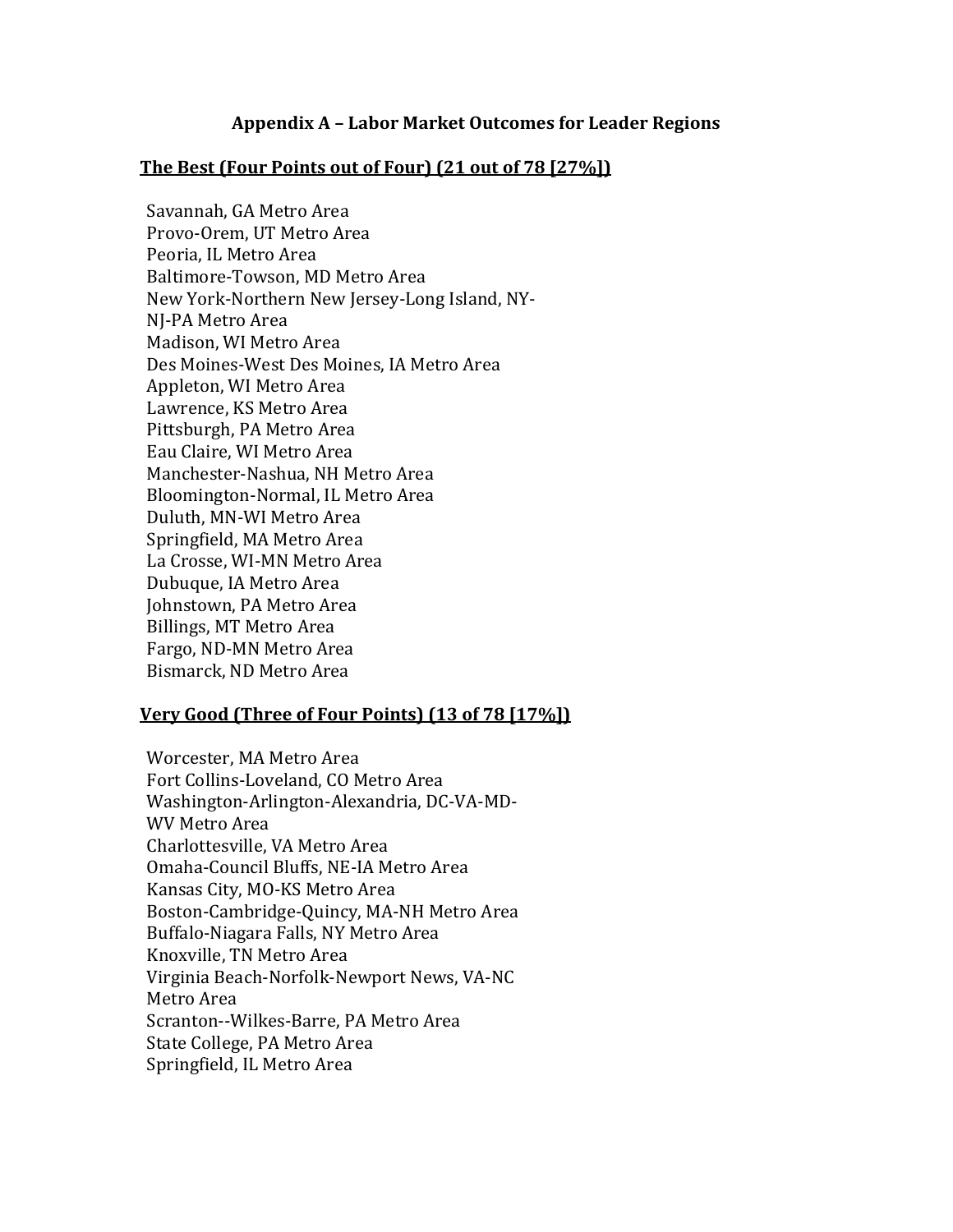# **Mixed – (Two of Four Points) (17 of 78 [22%])**

Hagerstown-Martinsburg, MD-WV Metro Area Charleston-North Charleston-Summerville, SC Metro Area Allentown-Bethlehem-Easton, PA-NJ Metro Area York-Hanover, PA Metro Area Bremerton-Silverdale, WA Metro Area Columbus, OH Metro Area Philadelphia-Camden-Wilmington, PA-NJ-DE-MD Metro Area Milwaukee-Waukesha-West Allis, WI Metro Area Minneapolis-St. Paul-Bloomington, MN-WI Metro Area Colorado Springs, CO Metro Area Albany-Schenectady-Troy, NY Metro Area Harrisburg-Carlisle, PA Metro Area Columbia, MO Metro Area San Diego-Carlsbad-San Marcos, CA Metro Area Norwich-New London, CT Metro Area Johnson City, TN Metro Area Rochester, NY Metro Area

### **Only Experienced One Positive Outcome (One of Four Points) (15 of 78 [19%])**

Tampa-St. Petersburg-Clearwater, FL Metro Area Sioux Falls, SD Metro Area Wilmington, NC Metro Area Miami-Fort Lauderdale-Pompano Beach, FL Metro Area Jacksonville, FL Metro Area San Jose-Sunnyvale-Santa Clara, CA Metro Area Chicago-Joliet-Naperville, IL-IN-WI Metro Area Bellingham, WA Metro Area Cincinnati-Middletown, OH-KY-IN Metro Area Louisville/Jefferson County, KY-IN Metro Area Cleveland-Elyria-Mentor, OH Metro Area Providence-New Bedford-Fall River, RI-MA Metro Area St. Louis, MO-IL Metro Area Roanoke, VA Metro Area Athens-Clarke County, GA Metro Area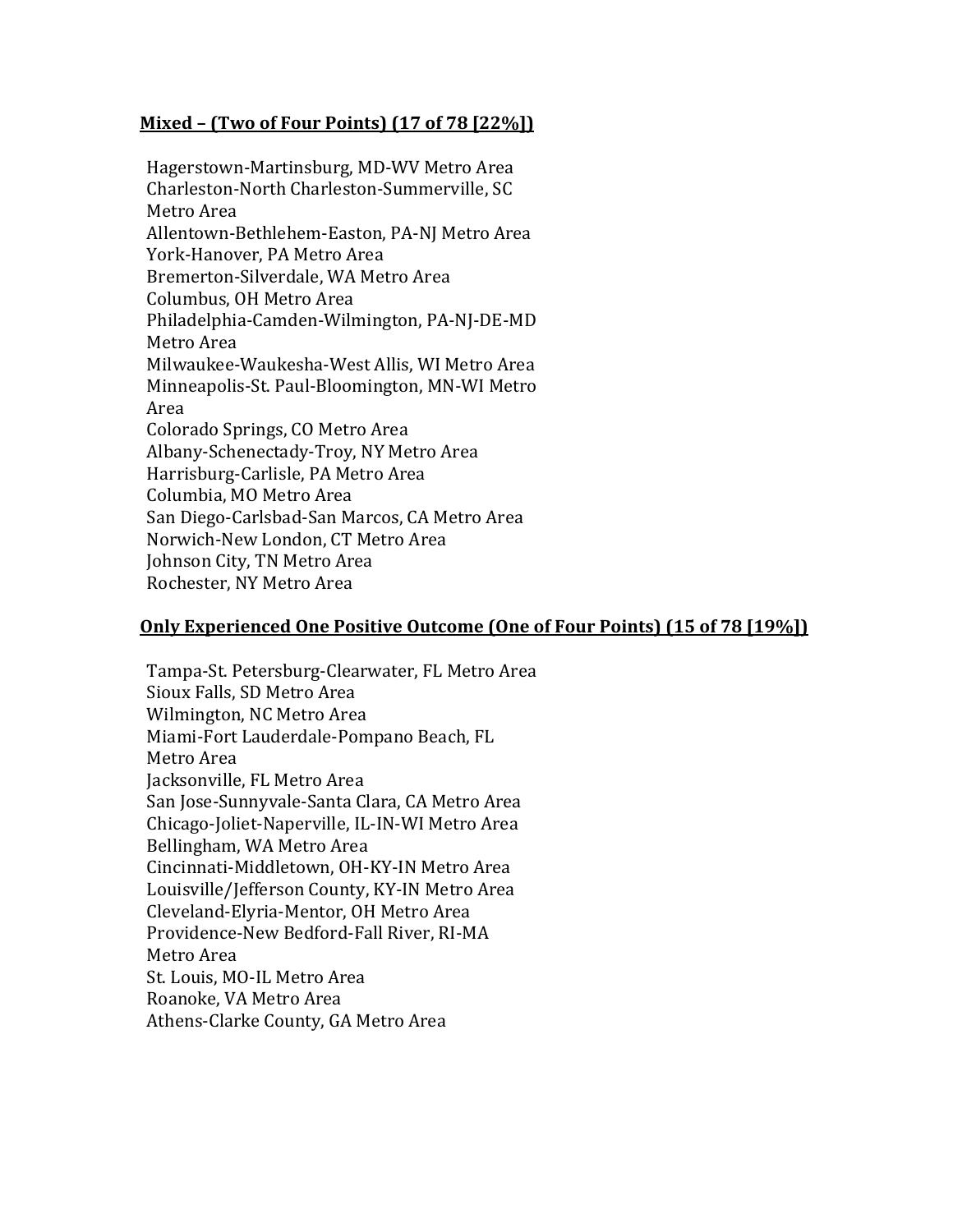# **Didn't Get What Is Expected At All (Zero Economic Outcomes) (12 of 78 [15%])**

Charlotte-Gastonia-Rock Hill, NC-SC Metro Area Detroit-Warren-Livonia, MI Metro Area Naples-Marco Island, FL Metro Area Portland-Vancouver-Hillsboro, OR-WA Metro Area Asheville, NC Metro Area Greenville-Mauldin-Easley, SC Metro Area San Francisco-Oakland-Fremont, CA Metro Area Indianapolis-Carmel, IN Metro Area Hartford-West Hartford-East Hartford, CT Metro Area Los Angeles-Long Beach-Santa Ana, CA Metro Area Seattle-Tacoma-Bellevue, WA Metro Area Nashville-Davidson--Murfreesboro--Franklin, TN Metro Area

# **Appendix B**

#### **Cluster Membership**

| Case                                                                      | <b>15 Clusters</b> |
|---------------------------------------------------------------------------|--------------------|
| 1: Manchester-Nashua, NH<br>Metro Area                                    |                    |
| 19: Charlottesville, VA Metro<br>Area                                     |                    |
| 27: Bismarck, ND Metro Area<br>2: Fort Collins-Loveland, CO<br>Metro Area | 2                  |
| 5: Bloomington-Normal, IL Metro<br>Area                                   | 2                  |
| 10: Fargo, ND-MN Metro Area<br>28: Billings, MT Metro Area                | 2<br>2             |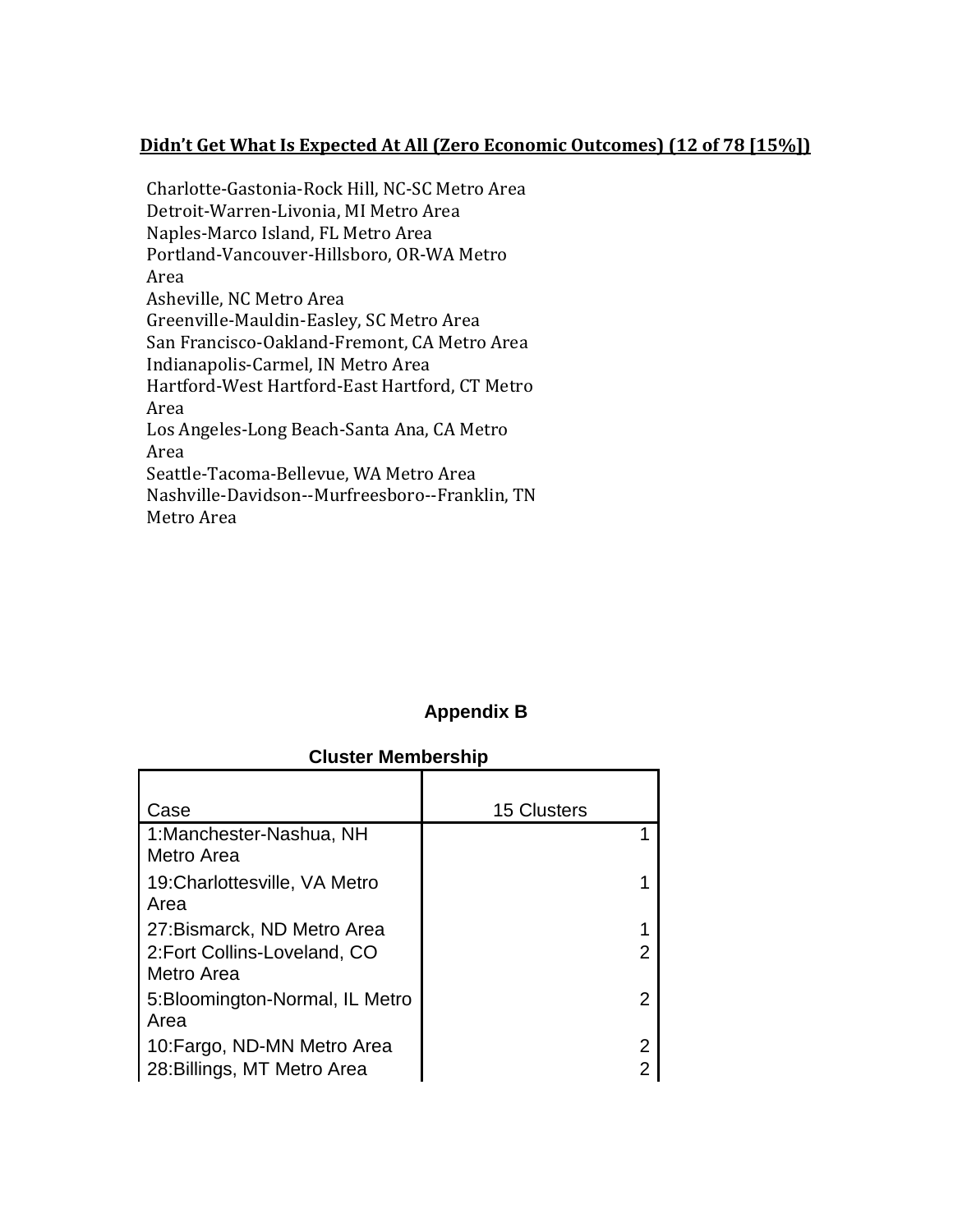| 35: Charleston-North             | $\overline{2}$ |  |
|----------------------------------|----------------|--|
| Charleston-Summerville, SC       |                |  |
| Metro Area                       |                |  |
| 47: Virginia Beach-Norfolk-      | 2              |  |
| Newport News, VA-NC Metro        |                |  |
| Area                             |                |  |
| 48: Washington-Arlington-        | $\overline{2}$ |  |
| Alexandria, DC-VA-MD-WV          |                |  |
| Metro Area                       |                |  |
| 78: Bremerton-Silverdale, WA     | $\overline{2}$ |  |
| Metro Area                       |                |  |
| 3:Columbia, MO Metro Area        | 3              |  |
| 4: Johnson City, TN Metro Area   | 3              |  |
| 9: Harrisburg-Carlisle, PA Metro | 3              |  |
| Area                             |                |  |
| 12: Knoxville, TN Metro Area     | 3              |  |
| 14: Worcester, MA Metro Area     | 3              |  |
| 20: State College, PA Metro      | 3              |  |
| Area                             |                |  |
| 21: Colorado Springs, CO Metro   | 3              |  |
| Area                             |                |  |
| 31: Peoria, IL Metro Area        | 3              |  |
| 32: Appleton, WI Metro Area      | 3              |  |
| 33: Hagerstown-Martinsburg,      | 3              |  |
| <b>MD-WV Metro Area</b>          |                |  |
| 53: Minneapolis-St. Paul-        | 3              |  |
| Bloomington, MN-WI Metro         |                |  |
| Area                             |                |  |
| 6: Lawrence, KS Metro Area       | 4              |  |
| 15: Madison, WI Metro Area       | 4              |  |
| 25:La Crosse, WI-MN Metro        | 4              |  |
| Area                             |                |  |
| 56: Pittsburgh, PA Metro Area    | 4              |  |
| 58: Springfield, MA Metro Area   | 4              |  |
| 65: Kansas City, MO-KS Metro     | 4              |  |
| Area                             |                |  |
| 68: Norwich-New London, CT       | 4              |  |
| Metro Area                       |                |  |
| 74: Scranton -- Wilkes-Barre, PA | 4              |  |
| Metro Area                       |                |  |
| 7: Dubuque, IA Metro Area        | 5              |  |
| 16: Provo-Orem, UT Metro Area    | 5              |  |
| 24: Eau Claire, WI Metro Area    | 5              |  |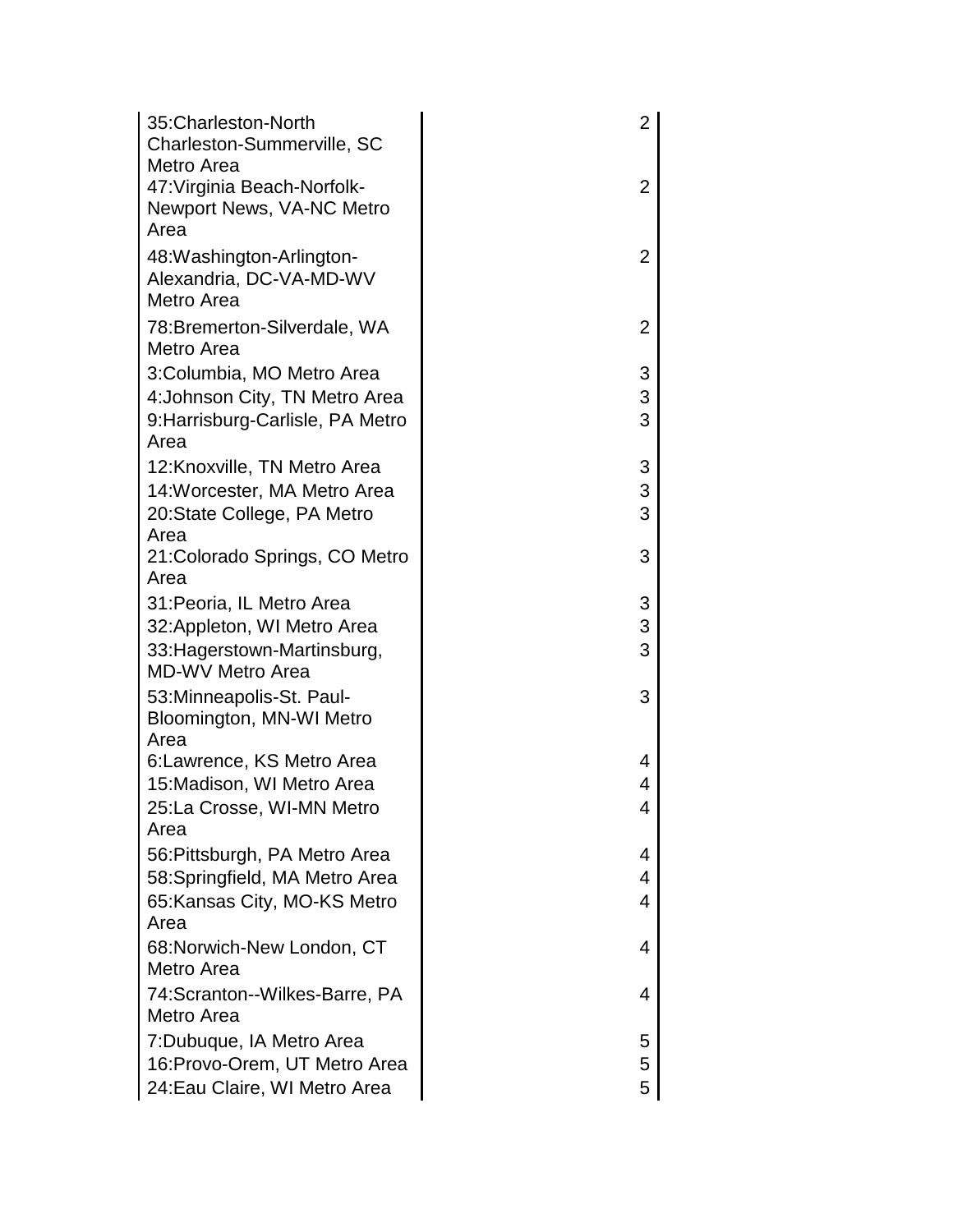| 34: San Jose-Sunnyvale-Santa                                                                                                                         | 5                |  |
|------------------------------------------------------------------------------------------------------------------------------------------------------|------------------|--|
| Clara, CA Metro Area<br>49:Boston-Cambridge-Quincy,<br><b>MA-NH Metro Area</b>                                                                       | 5                |  |
| 50: Baltimore-Towson, MD<br>Metro Area                                                                                                               | 5                |  |
| 62: Johnstown, PA Metro Area<br>75: Duluth, MN-WI Metro Area<br>8: Wilmington, NC Metro Area<br>22:Omaha-Council Bluffs, NE-<br><b>IA Metro Area</b> | 5<br>5<br>6<br>6 |  |
| 55: Philadelphia-Camden-<br>Wilmington, PA-NJ-DE-MD<br>Metro Area                                                                                    | 6                |  |
| 57: New York-Northern New<br>Jersey-Long Island, NY-NJ-PA<br>Metro Area                                                                              | 6                |  |
| 63: Buffalo-Niagara Falls, NY<br>Metro Area                                                                                                          | 6                |  |
| 67:Allentown-Bethlehem-<br>Easton, PA-NJ Metro Area                                                                                                  | 6                |  |
| 76: York-Hanover, PA Metro<br>Area                                                                                                                   | 6                |  |
| 77:Des Moines-West Des<br>Moines, IA Metro Area                                                                                                      | 6                |  |
| 11: Asheville, NC Metro Area<br>17: Athens-Clarke County, GA<br>Metro Area                                                                           | 7<br>7           |  |
| 23: Bellingham, WA Metro Area<br>30:Roanoke, VA Metro Area                                                                                           | 7<br>7           |  |
| 36: Charlotte-Gastonia-Rock<br>Hill, NC-SC Metro Area                                                                                                | 7                |  |
| 39: Portland-Vancouver-                                                                                                                              | 7                |  |
| Hillsboro, OR-WA Metro Area<br>66:Cincinnati-Middletown, OH-<br><b>KY-IN Metro Area</b>                                                              | 7                |  |
| 69: Greenville-Mauldin-Easley,<br><b>SC Metro Area</b>                                                                                               | 7                |  |
| 13: Columbus, OH Metro Area<br>18: Providence-New Bedford-                                                                                           | 8<br>8           |  |
| Fall River, RI-MA Metro Area<br>45: Jacksonville, FL Metro Area                                                                                      | 8                |  |